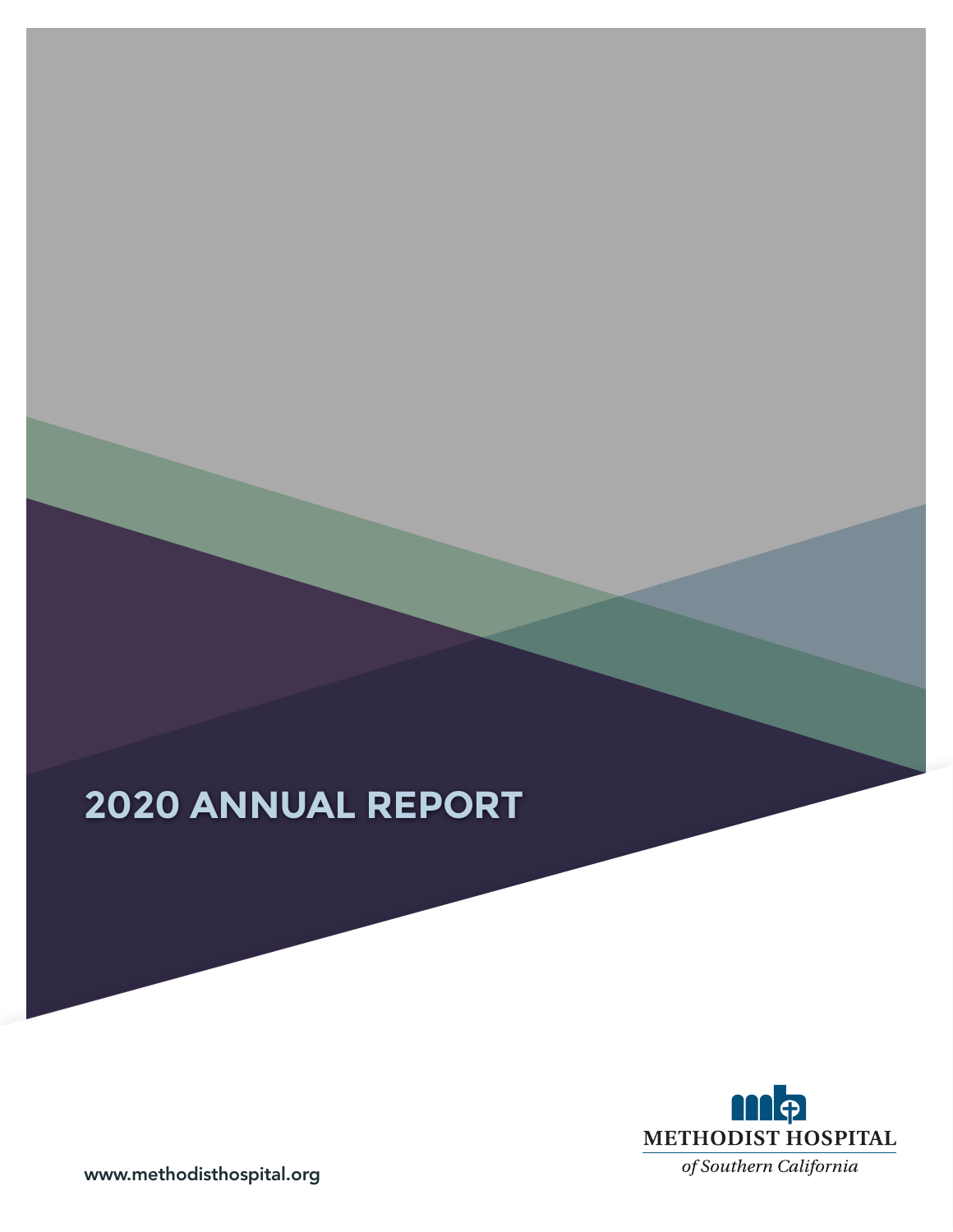### Dan Ausman - *President and CEO, Methodist Hospital*



As you are aware, 2020 was the start of the COVID-19 pandemic and an extremely challenging time for our entire community. Despite those challenges, I am pleased to report the entire team at Methodist Hospital worked tirelessly on behalf of our patients.

Whether part of the frontline staff who worked daily to care for and comfort COVID-19 patients and their families, or the team members working in non-clinical areas who ensured our hospital continued to operate safely and efficiently, I am grateful for all their hard work and sacrifice. I couldn't be more proud of the way our team provided the best care possible while fulfilling our unrelenting mission to render the safest, highest quality treatment to all patients.

I am also very grateful for the way in which our community responded, too. You made extraordinary gifts of supplies and resources that enabled us to meet the crisis when other hospitals weren't able to. No doubt, you had to juggle multiple

obligations such as schooling children at home, family members who were ill, or perhaps facing a financial hardship due to the loss of employment. Nevertheless, you supported our mission and our employees with the supplies, financial resources and even meals, letting them know that others in the community cared about them. Because of your generosity, we were also able to provide more than \$150,000 in financial assistance to staff members struggling to pay rent, utilities, or put food on the table.

While the challenges were many, we got through a difficult year. On behalf of all those we serve, thank you for all you did in 2020. You helped our physicians, clinical and ancillary staff go above and beyond the call of duty every day.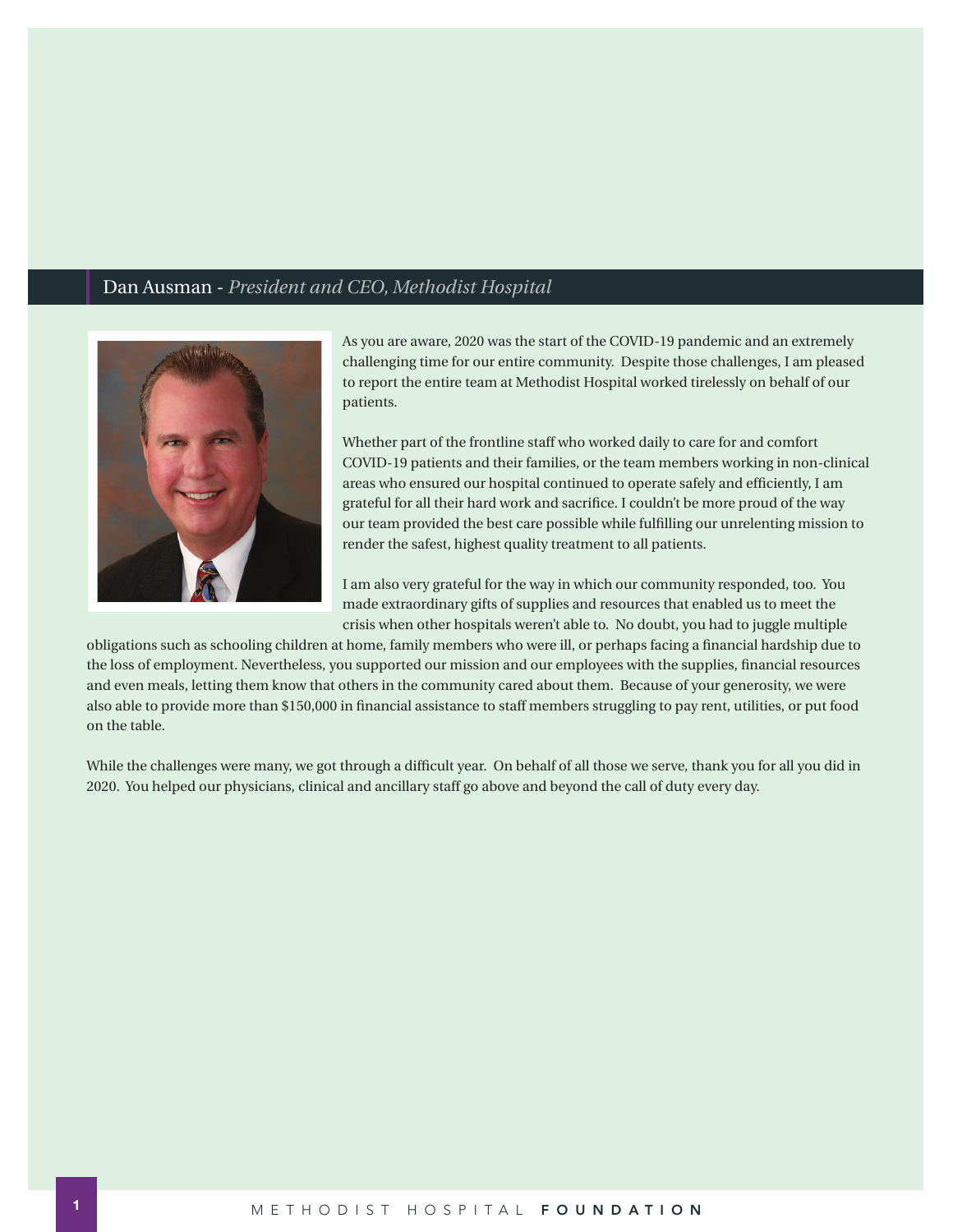## **FINANCIAL REPORTS**

## METHODIST HOSPITAL 2020

## **Methodist Hospital Financial Overview**

| Revenues and Income             |               |
|---------------------------------|---------------|
| Net Revenue                     | \$297,982,000 |
| <b>Operating Expense</b>        | \$288,253,000 |
| Operating Income                | \$9,729,000   |
| <b>Assets</b>                   |               |
| Unrestricted Cash & Investments | \$261,738,000 |
| Current Assets                  | \$89,469,000  |
| Property and Equipment, net     | \$223,476,000 |
| Other Assets                    | \$35,811,000  |
| <b>Total Assets</b>             | \$610,494,000 |
| Liabilities & Fund Balance      |               |
| Current Liabilities             | \$77,304,000  |
| Long-term Debt                  | \$263,989,000 |
| Other Liabilities               | \$11,419,000  |
| <b>Total Liabilities</b>        | \$352,712,000 |
| <b>Net Assets</b>               | \$257,782,000 |

## **Methodist Hospital Data**

| <b>Summary of Expenses</b>     |      |
|--------------------------------|------|
| ■ Labor Cost                   | 52%  |
| Supplies                       | 17%  |
| <b>Building and Plant</b>      | 5%   |
| Other                          | 26%  |
| <b>Total Hospital Expenses</b> | 100% |
|                                |      |

| <b>Charity Care &amp; Community Outreach</b> |             |
|----------------------------------------------|-------------|
| Charity Care                                 | \$2,777,523 |
| <b>Community Outreach</b>                    | \$1,568,078 |



SUMMARY OF EXPENSES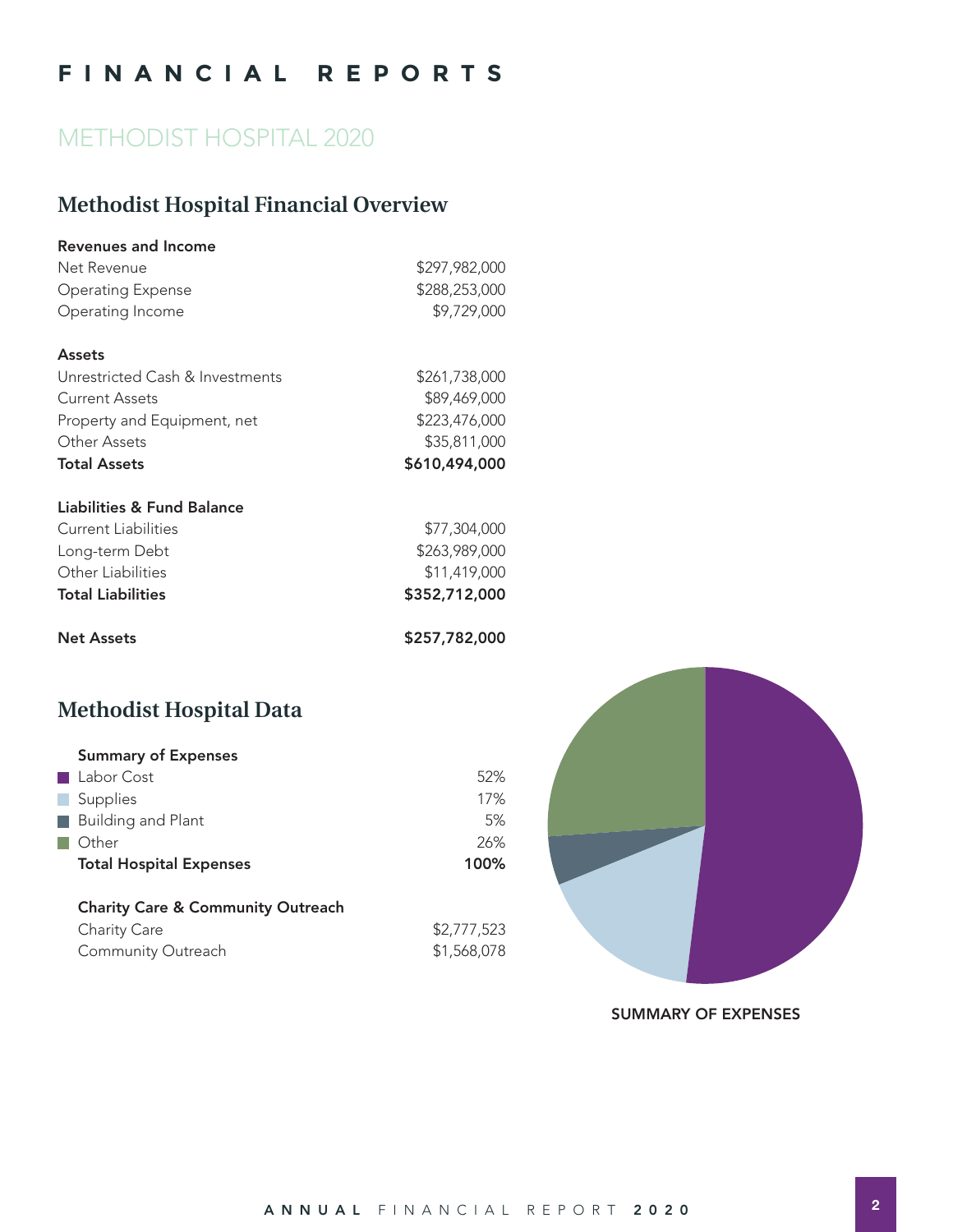## METHODIST HOSPITAL FOUNDATION 2020

## **Methodist Hospital Foundation Financial Overview**

| <b>Assets</b>                                |              |
|----------------------------------------------|--------------|
| Cash & Investments                           | \$17,374,000 |
|                                              |              |
| Assets Held by Trusts                        | \$1,734,000  |
| Pledges Receivable                           | \$358,000    |
| Other Assets                                 | \$18,000     |
| <b>Total Assets</b>                          | \$19,484,000 |
|                                              |              |
| Liabilities & Fund Balances                  |              |
| Due to Methodist Hospital                    | \$146,000    |
| Annuities Payable                            | \$185,000    |
| Fund Balances:                               |              |
| Net Assets without Restrictions              | \$4,469,000  |
| Net Assets with Restrictions                 | \$14,684,000 |
| <b>Total Liabilities &amp; Fund Balances</b> | \$19,484,000 |

## **Methodist Hospital Foundation Data**

| <b>Summary of Spending</b>                            | Amount      | Percent |
|-------------------------------------------------------|-------------|---------|
| Grants to Methodist Hospital                          | \$3,126,511 | 67%     |
| Fund Raising Expenses                                 | \$1,036,118 | 22%     |
| General and Administrative Expenses<br><b>College</b> | \$515,821   | 11%     |
| Total                                                 | \$4,678,439 | 100%    |



SUMMARY OF SPENDING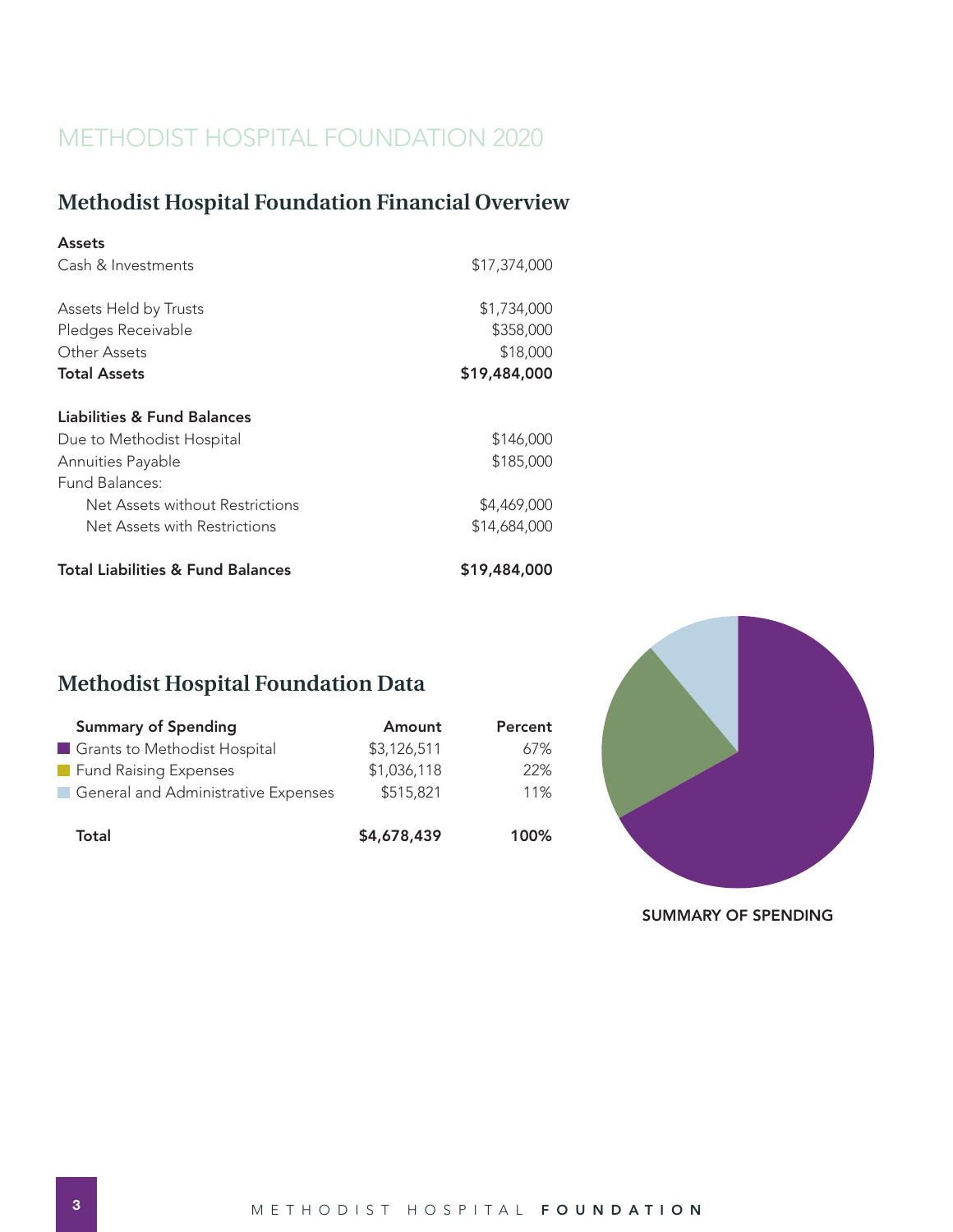

SUMMARY OF SUPPORT TO METHODIST HOSPITAL

|                             | <b>Summary of Support to Methodist Hospital</b> | Amount    | Percent |
|-----------------------------|-------------------------------------------------|-----------|---------|
|                             | <b>ER Services</b>                              | \$720,000 | 23%     |
| П                           | <b>Next Generation Care</b>                     | \$400,000 | 13%     |
| П                           | Radiology Services                              | \$350,000 | 11%     |
| $\Box$                      | COVID-19 Fund                                   | \$256,350 | 8%      |
| H                           | Education - Unihealth                           | \$250,000 | 8%      |
| l a s                       | Rehab Unit                                      | \$235,950 | 8%      |
| <b>I</b>                    | Cardiology                                      | \$174,407 | 6%      |
| M.                          | Chaplaincy Program                              | \$140,000 | 4%      |
| l a                         | Orthopedics - Mardi Gras 2018                   | \$138,914 | 4%      |
| h.                          | Employee Assistance Fund - COVID-19             | \$125,772 | 4%      |
| k.                          | Homeless Respite Care                           | \$96,982  | 3%      |
| I.                          | Special Equipment - Nijjar for 4 Ventilators    | \$52,051  | 2%      |
| D                           | <b>Stroke Care</b>                              | \$43,866  | 1%      |
| $\overline{\phantom{a}}$    | Memorial Fund (Medical Staff Use)               | \$28,100  | 1%      |
| $\mathcal{L}_{\mathcal{A}}$ | <b>NICU</b>                                     | \$26,094  | 1%      |
| $\mathcal{L}_{\mathcal{A}}$ | Cancer Care                                     | \$25,913  | 1%      |
| i i                         | Nursing Education Scholarship                   | \$16,020  | 1%      |
|                             | (Women Investing in Nurses)                     |           |         |
|                             | Safety Program                                  | \$10,598  | 0%      |
|                             | Critical Care Unit                              | \$10,000  | 0%      |
|                             | Special Equipment                               | \$8,500   | 0%      |
|                             | Cardiac Rehab                                   | \$3,373   | 0%      |
|                             | Patient Welfare                                 | \$3,254   | 0%      |
|                             | Maternal Child Health                           | \$3,097   | 0%      |
|                             | Employee Assistance Fund - Regular              | \$2,904   | 0%      |
|                             | <b>KK Nursery</b>                               | \$2,330   | 0%      |
|                             | Food for Nurse Day and Other                    | \$2,000   | 0%      |
|                             | <b>OB/GYN Service</b>                           | \$25      | 0%      |
|                             |                                                 |           |         |

Total 53,126,500 100%

| <b>Summary of Donation Sources</b>                                                                                                              | Amount                                                                         | Percent                                |
|-------------------------------------------------------------------------------------------------------------------------------------------------|--------------------------------------------------------------------------------|----------------------------------------|
| <b>E</b> Foundation Grants<br>Major Gifts from Individuals<br>Special Events<br><b>Annual Giving</b><br>Bequests, Annuities and Trusts<br>Total | \$751,615<br>\$1,273,189<br>\$686,540<br>\$674,278<br>\$224,501<br>\$3,610,123 | 21%<br>35%<br>19%<br>19%<br>6%<br>100% |
| <b>Expenses</b><br>General and Administrative Expenses<br>Fund-raising<br><b>Total Expenses</b>                                                 | \$515,821<br>\$1,036,118<br>\$1,551,939                                        | 33%<br>67%<br>100%                     |



SUMMARY OF DONATION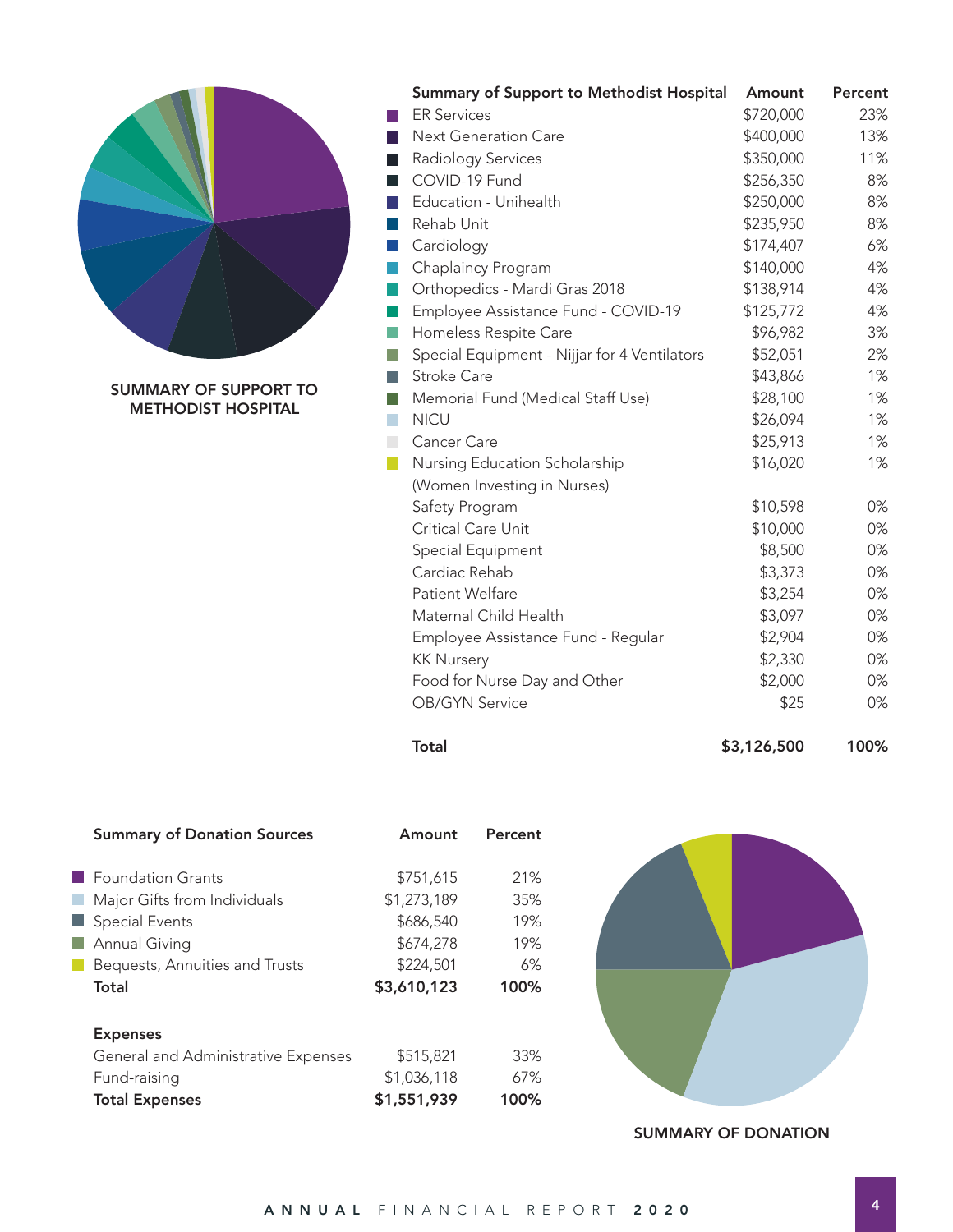# THANK YOU TO OUR DONORS

**5** METHODIST HOSPITAL FOUNDATION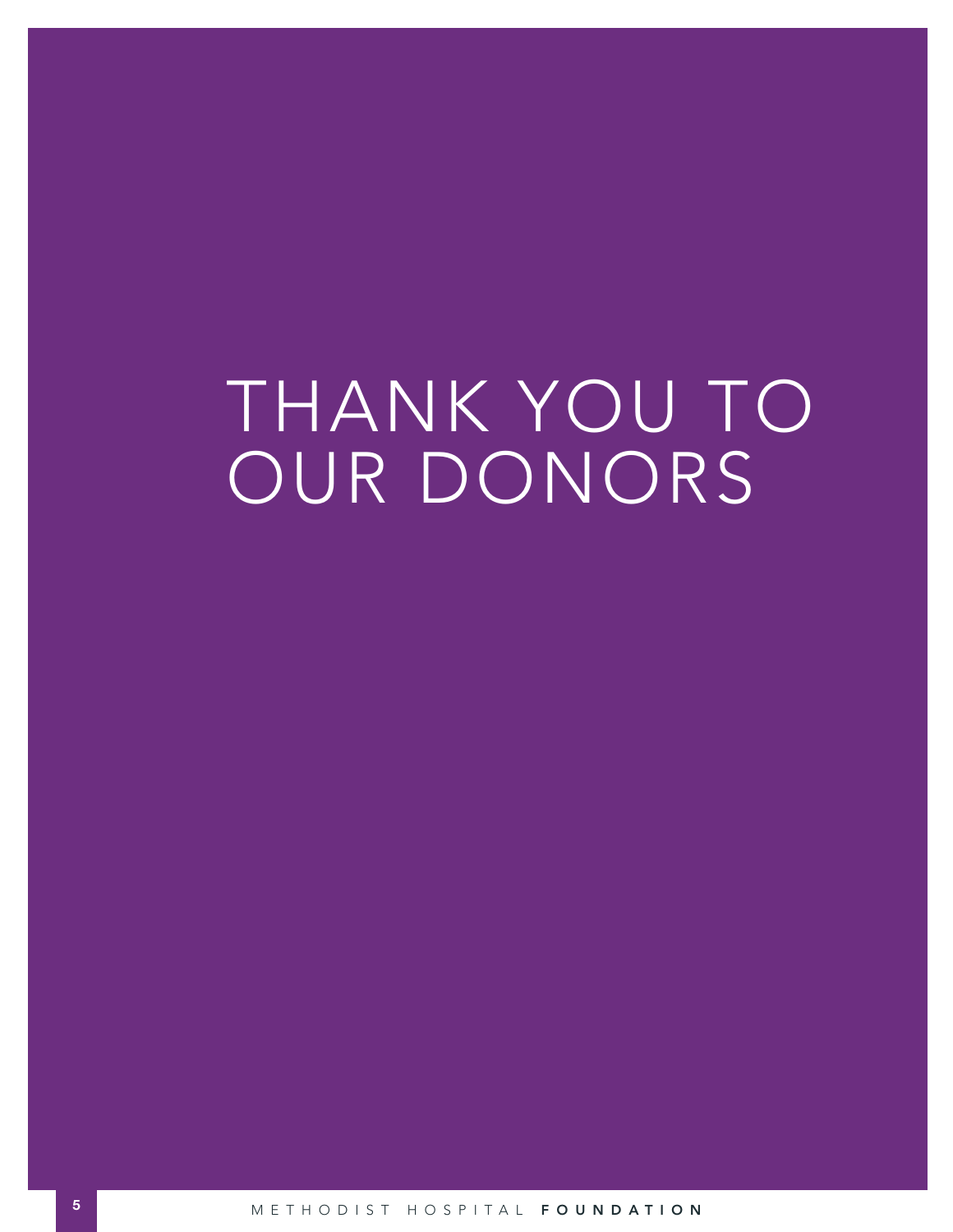# YOUR COMMITMENT O HEALTHCARE

# LEADERSHIP CIRCLES

*The distinguished members of the Leadership Circles have taken the mission of Methodist Hospital to heart. We are pleased to permanently*  recognize these inspired leaders for their significant cumulative gifts to our community hospital. Leadership Circle members are the cornerstone *of Methodist Hospital's continued growth and development. Our members are leading citizens and families in our region who support Methodist Hospital with significant cumulative giving of \$25,000 or more. Many of the names also are listed on the handsome Tradition of Giving display in the hospital's main lobby.* 

#### ANNUAL REPORT RECOGNITION (LIST AS OF 12/31/2020)

#### PLATINUM CIRCLE MEMBERS

(\$1,000,000+) ANONYMOUS AUXILIARY OF METHODIST HOSPITAL MARGARET W. BEERE MR. AND MRS. ANDREW J. C. CHERNG MR. JAY E. DARMSTAETTER THE H. N. & FRANCES C. BERGER FOUNDATION HENRY L. GUENTHER FOUNDATION TOM AND BEA HOLLFELDER MS. LORRAINE K. ISHIZU JOHN STAUFFER CHARITABLE TRUST MS. BETTY MAYO THE MIDGLEY FOUNDATION PANDA CARES FOUNDATION ESTATE OF LOUISE H. PRESTON ESTATE OF KURT AND ERMA ROSE LEE AND MICKEY SEGAL TRUST OF WILLIS K. SIMONTON LILAH AND ROGER STANGELAND UNIHEALTH FOUNDATION MR. AND MRS. ALAN WHITMAN WOMEN'S AUXILIARY METHODIST HOSPITAL

#### GOLD CIRCLE MEMBERS

(\$500,000-\$999,999) ANONYMOUS MICHAEL S. AGRON, MD THE AHMANSON FOUNDATION ARCADIA RADIOLOGY MEDICAL GROUP ARCADIA WELFARE AND THRIFT THE AS&F FOUNDATION MR. AND MRS. WILLIAM S. DAVILA & FAMILY TERRY AND NANCY DONAHUE MS. KATHLEEN ELLISON

JOHN AND ESTHER GOVORCHIN CHANG-HUAN (C.H.) AND HAILY HSUEH AND FAMILY MS. DOROTHY LAWYER LOS ANGELES COUNTY EDAP MR. AND MRS. MIKE NIJJAR ESTATE OF DIETER AND ELISABETH RIEHL SANTA ANITA FOUNDATION JOSEPH F. THOMAS UNITED METHODIST WOMEN AND ITS PREDECESSOR ORGANIZATIONS OF THE CALIFORNIA PACIFIC CONFERENCE W. M. KECK FOUNDATION WEINGART FOUNDATION

#### SILVER CIRCLE MEMBERS

(\$250,000-\$499,999) **ANONYMOUS** ESTATE OF ALBERT W. AND JEAN BAKER MR. CHRISTOPHER BATEMAN AND DR. LINDA RILLORTA THE CALIFORNIA WELLNESS FOUNDATION MS. MARY P. DONOHUE EDISON INTERNATIONAL ROSABELLE M. FETTY ANGELA Y. FU - WISH OF ANGEL'S MISSIONS THE CHARLES E. AND RUTH V. GILB FOUNDATION DICK AND SUSAN HALE JIM L. AND GENEVA HILLIARD DON AND JULIE HOPF MR. AND MRS. YUNGTAI HSU ANER AND REBECCA IGLESIAS GRACE H. JULL TRUST MR. JAMES P. KENNEDY MR. AND MRS. JOHN KERFOOT MR. AND MRS. DOUGLAS J. MCEACHERN BILL AND DOLLY MOIR ANTONIO SIMOES, MD, FACS

#### SODEXO

DR. AND MRS. RICHARD SUN DR. AND MRS. GEORGE SUN MURLI AND MONA TOLANEY UNITED METHODIST WOMEN OF THE FIRST UNITED METHODIST CHURCH-PASADENA VONS, A SAFEWAY COMPANY MR. AND MRS. SHONE WANG WAYNE AND KAREN WHITEHILL MR. AND MRS. JEROME YUAN

#### BRONZE CIRCLE MEMBERS

(\$100,000-\$249,999) **ANONYMOUS** MR. DONALD G. ABBEY ALPHA AUXILIARY MR. AND MRS. ANGELO ANTOCI ATLANTIC RICHFIELD FOUNDATION MR. AND MRS. DAN F. AUSMAN BANK OF AMERICA FOUNDATION TOM AND JERI BECK BERGER BROS., INC. MR. AND MRS. BRAD BERGER H. NORWOOD AND FRANCES C. BERGER MR. AND MRS. MICHAEL C. BERGER MRS. PAUL F. BERGER MR. AND MRS. PETER W. BERGER MR. AND MRS. PETER K. BOLI MS. IRIS BURTON MR. AND MRS. EDWARD BUTTERWORTH MICHAEL AND NANCY CASEY MR. AND MRS. GEORGE CASSAT ESTATE OF CAROLYN CEIRCO MR. AND MRS. TE-HENG CHUNG CITIZEN'S BUSINESS BANK JAY AND CHERYL COLEMAN CONFIDENCE FOUNDATION CONGRESS ORTHOPAEDIC ASSOCIATES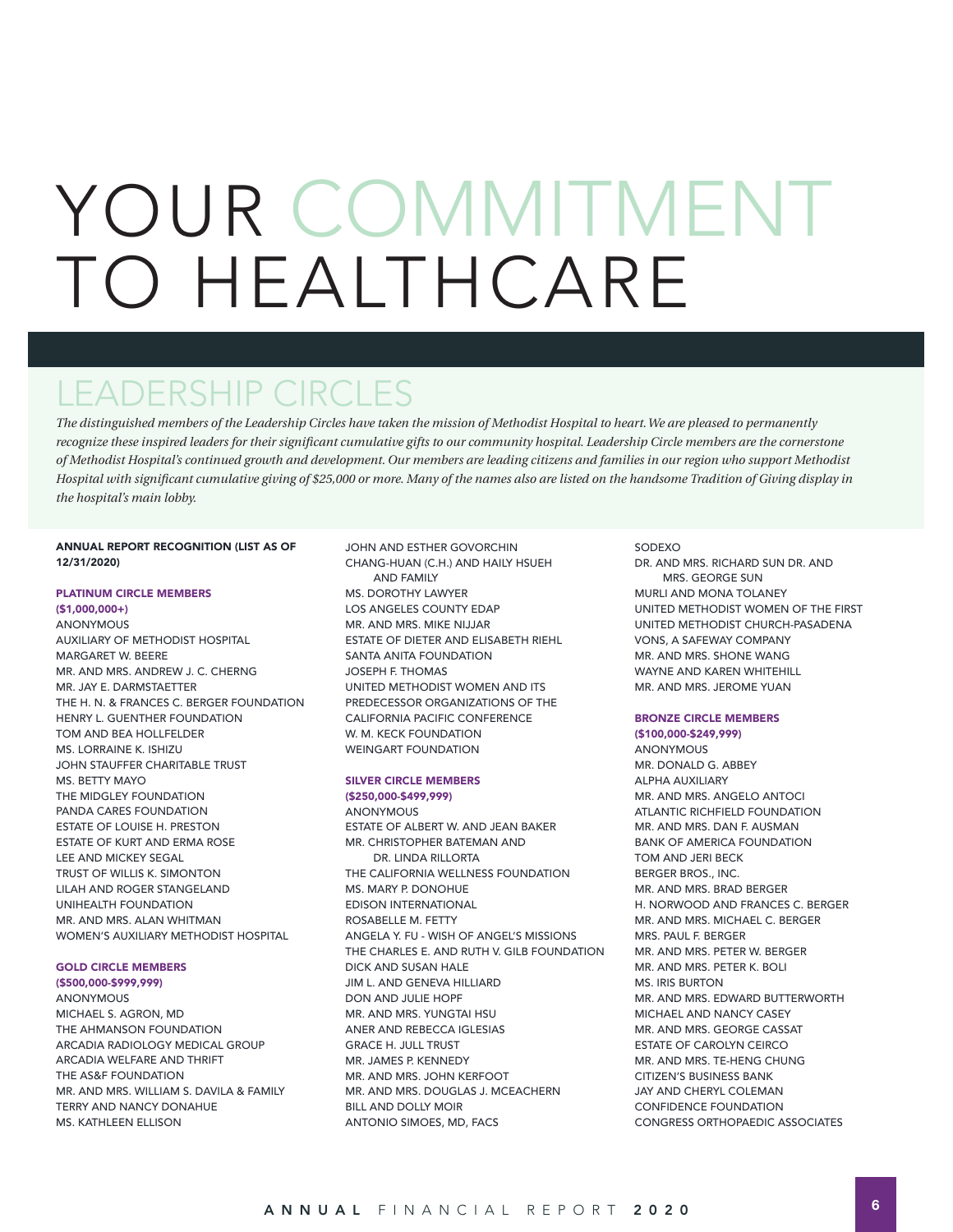DAVITA HEALTHCARE PARTNERS JERRY DE LANGE DEL E. WEBB FOUNDATION MR. AND MRS. JOHN E. DEWITT, JR. SYLVIA MENDOZA AND MICHAEL DRIEBE EL SINAI METHODIST CHURCH FAIRCHILD MARTINDALE FOUNDATION JOYCE AND JAMES H. GETZEN, MD GOOD HOPE MEDICAL FOUNDATION ROBERTA G. GUMP MR. AND MRS. COLE M. HARRIS ESTATE OF ELSIE AND ERNEST HETHERINGTON MS. PATSY HO THE HOME DEPOT MR. AND MRS. MICHAEL G. HOOVER MR. AND MRS. JOHN HOPKINS THE HSIEH FAMILY FOUNDATION MR. AND MRS. DAVID D. HU FRANCINE H. AND B. MARSHALL KATZ KEENAN & ASSOCIATES DRS. RUPDEV S. KHOSA AND SUKHPAL K. GILL CHARLES H. LAWS THE J. MARTIN LEATHERMAN FAMILY TRUST MR. AND MRS. DENNIS M. LEE NED AND MANDANE LEWIS THE LOFTHOUSE FAMILY DIANE AND CRAIG LUCAS MR. ROLAND MAXWELL FRANK AND PEG MCCORMACK MR. AND MRS. CHRISTOPHER MCGUIRE MR. AND MRS. THOMAS V. MCKERNAN THE MEDICAL STAFF OF METHODIST HOSPITAL OF SOUTHERN CALIFORNIA NTD ARCHITECTS MR. AND MRS. EMMET G. O'BRIEN MR. AND MRS. RON AND NAN OKUM OWENS & MINOR CHARLES E. PAILLARD MR. AND MRS. CHARLES J. PANKOW DORRIS AND FRANK PARKER THE PATRON SAINTS FOUNDATION MR. WILLIAM L. PHELPS GUNDE AND ERNEST POSEY DR. AND MRS. JOHN T. QUIGLEY KENNETH AND MARGARET QUIGLEY THE RALPH M. PARSONS FOUNDATION ELIZABETH J. RASMUSSEN MARTIN OLUF AND LILLI JOHANNE MARGRETE RASMUSSEN FAMILY TRUST JAMES F. AND MABLE RATLIDGE PAUL AND NEDRA RAVESIES MS. MELINDA L. ROGERS MR. PAUL RUSNAK GARY AND AMY RYAN SAN GABRIEL AUXILIARY OF METHODIST HOSPITAL SAN MARINO AUXILIARY OF METHODIST HOSPITAL SAN MARINO WOMAN'S CLUB SANTA ANITA PARK, LOS ANGELES TURF CLUB, INC. MR. AND MRS. EDWIN J. SCHRYVER MR. AND MRS. TERENCE L. SMITH DR. AND MRS. JOEL STRENG THE SUGIMOTO FAMILY FOUNDATION MR. AND MRS. JOHN C. SYMES, II MR. AND MRS. ROBERT D. TALTY

MR. AND MRS. JAMES B. THOMAS DR. AND MRS. K. HEINER VOGELBACH L. ANN FOX WAKELEY ESTATE OF WILLARD J. AND KAY L. WALLDEN DR. JOSH WENG KATSUKO YOKOI REVOCABLE TRUST MR. AND MRS. RICHARD F. YOUNG MR. AND MRS. FRANK YUAN MRS. CONSTANCE ZAHORIK ESTATE OF EVELYN R. ZILLGITT

#### CHAIRMAN'S CIRCLE MEMBERS (\$50,000-\$99,999)

ANONYMOUS THE ADELSON FOUNDATION DR. AND MRS. BASHIR AHMAD ALLEGIANCE HEALTHCARE CORPORATION AMERITEC CORP. LUCILLE S. ANDERSON ARCADIA AUXILIARY OF METHODIST HOSPITAL ARCADIA HOSPITALIST MEDICAL GROUP DR. AND MRS. LOREN R. AYRES ESTATE OF MARTHA V. BAILEY DR. AND MRS. TERRENCE BARUCH MR. AND MRS. M. L. BAUDERS MARY AND PAUL BIGLEY MR. AND MRS. THOMAS M. BRADY RICHARD AND DIANNE BUKATA MRS. DORIS BURLAND ESTATE OF RICHARD W. CAIN CAL OES GOVERNOR'S OFFICE OF EMERGENCY SERVICES CALIFORNIA BUSINESS BUREAU, INC. THE CALIFORNIA ENDOWMENT JOSEPH CARR ESTATE GRACE AND DAVID CASHION MR. C.Y. AND MRS. SANDRA CHING DR. AND MRS. JEY S. CHUNG HOPE AND DINO CLARIZIO MR. AND MRS. TED CLARK COHR, INC. DR. AND MRS. THOMAS J. COLEMAN MR. AND MRS. THEODORE COMBS DR. AND MRS. JAMES J. COOK COUNTY OF LOS ANGELES JIM AND DONNA DANIELL DELOITTE & TOUCHE LLP MR. AND MRS. JOSEPH DI PAULO MR. AND MRS. J. BENJAMIN EARL EAST WEST BANK ERNST & YOUNG LLP DR. AND MRS. JACOB J. FAKOORY MS. DOROTHY FALCINELLA GREG AND TIA FISHER FONDA & FRASER, LLP CHRISTA GERDA GAITZSCH ESTATE OF DOROTHY M. GILLESPIE THE GREEN FOUNDATION THE JOHN AND ELAINE GREGORY FAMILY MARY E. HANSEN MR. AND MRS. BENJAMIN F. HARRINGTON DRS. BERT HASSLER AND OLGA BUDDS ESTATE OF ANNE D. HAWN MR. AND MRS. HARVEY N. HEATHER MRS. WILLIAM E. HELLER MR. AND MRS. JAMES R. HELMS, JR. MR. JOSEPH HENRY

MR. AND MRS. PETER HOFFMAN MR. YING M. HUANG MR. AND MRS. ISAAC HUNG J. T. POSEY COMPANY HILDA JOHNSON MRS. BETSY JORDAN MR. AND MRS. ARNE KALM MRS. LILA KOMMERSTAD MRS. FLORETTA LAUBER DR. ANDREW AND ULANDA LEE MR. JAMES R. LEE MR. AND MRS. KA NIN LEE MS. HILDA LEMKE KATHLEEN S. AND WILLIAM A. LEWIS DR. AND MRS. JAMES Y. LIN MS. DEBBIE LOGAN BARBARA AND WILLIAM MARCUSSEN KATHERINE DOOLITTLE MARTIN TRUST MCCARTHY BUILDING COMPANIES DR. AND MRS. PAUL NEIBY OAK TREE RACING FOUNDATION MS. EUGENIA S. OESER DR. AND MRS. ROBBIN OKAMOTO MR. HAMID AND MRS. RITA F. OLIAI PACIFIC BELL THE PASSIONISTS OF HOLY CROSS PROVINCE PATHOLOGY ASSOCIATES OF ARCADIA MR. AND MRS. WILLIAM M. PETMECKY III PROVIDENT INVESTMENT COUNSEL MR. AND MRS. WALTER A. RICHTER CHARLES AND DOROTHY ROOT RSI/MEDIC -1 AMBULANCE MRS. BETTY SANDFORD MR. AND MRS. JOSEPH A. SAUNDERS WARREN AND KATHARINE SCHLINGER MR. AND MRS. R. CARLTON SEAVER MR. AND MRS. WARREN SHAW SIERRA AUTOCARS MR. RONALD J. SILVERMAN JOHN BARRY AND MAE COBB SIMMONS MR. AND MRS. STEVE A. SISTO GEORGE M. SONNEBORN, MD SOUTHERN CALIFORNIA HEART SPECIALISTS K-HEINER VOGELBACH, MD THE SPERO FOUNDATION DR. AND MRS. BENJAMIN STAFFORD MR. HAN TAN CARMEN AND BOB THIBAULT THE THOMAS AND BEBETTE COLEMAN FOUNDATION MS. CLAUDIA TIU RICHARD AND JANET VAN KIRK DRS. JOHN AND NANCY VOGT MR. AND MRS. CARL VON WOLFFRADT DR. JOHN K. WAKEN WALMILLY FOUNDATION THE WASSERMAN FOUNDATION ESTATE OF MILDRED WATSON LINDA AND WARREN WILLIAMS DR. AND MRS. KENNETH K. WOGENSEN MS. SUSAN WOO JOHN AND JANE WUO MR. AND MRS. ROBERT YU MS. LILLIAN A. ZEIGLER MR. AND MRS. S. ROBERT ZEILSTRA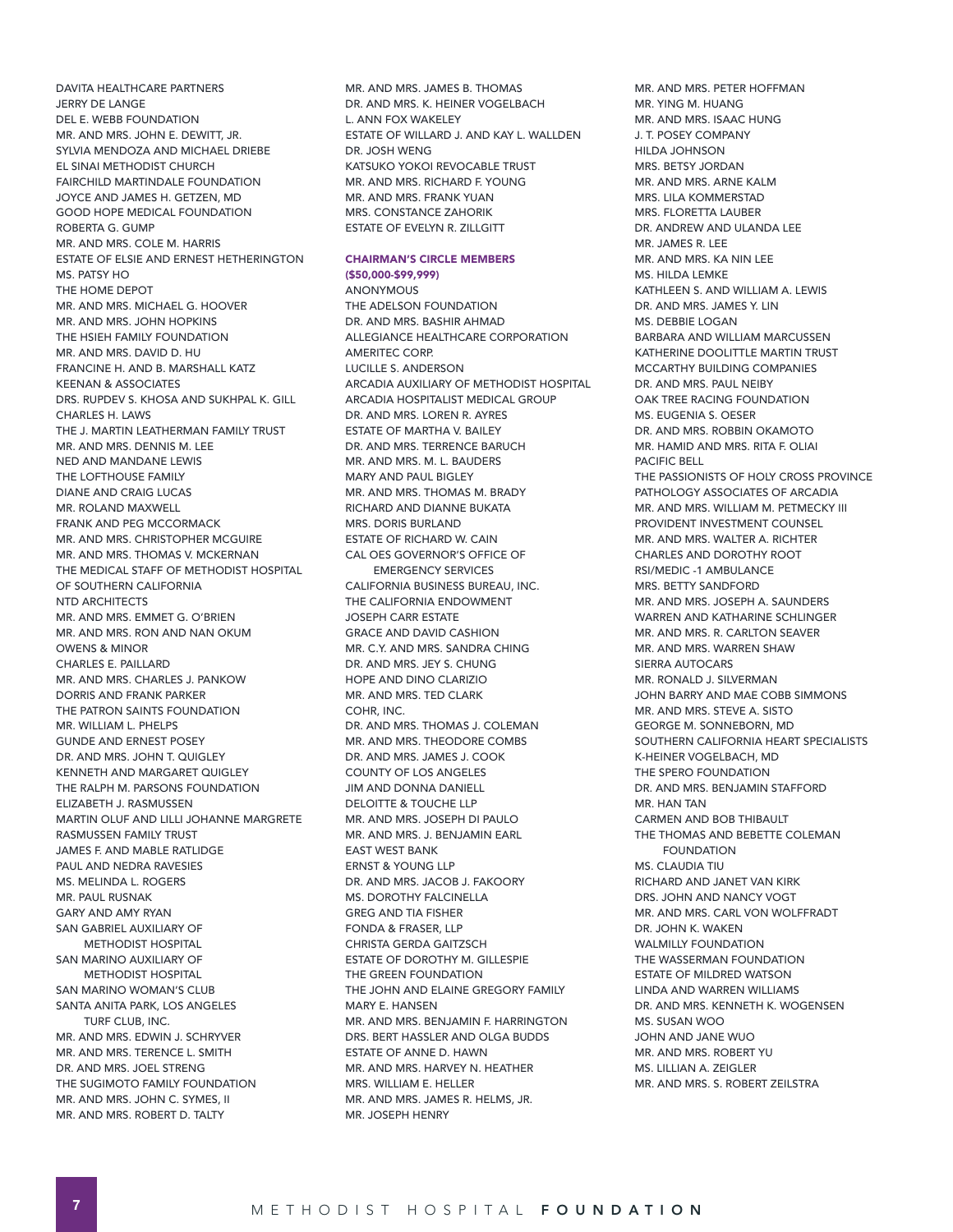(\$25,000-\$49,999) ANONYMOUS AMGEN DR. AND MRS. ROGER N. ANDREWS THE HONORABLE AND MRS. MIKE D. ANTONOVICH ARCADIA CHINESE ASSOCIATION ARCADIA ROTARY CLUB AUTOMOBILE CLUB OF SOUTHERN CALIFORNIA AZUSA PACIFIC UNIVERSITY CHRIS BADE FAMILY BANK OF AMERICA MRS. MARIAN BEERMAN BERGEN BRUNSWIG CORPORATION MS. KAY E. BERGLUND MR. AND MRS. GREGORY N. BONN MR. AND MRS. RICHARD BRANSON ROBERT AND CAROL BRKICH FAMILY LOREN & ALICE BRODHEAD MR. AND MRS. DONALD L. BURNETT MS. BERYL BURRIDGE CALIFORNIA THOROUGHBRED HORSEMEN'S FOUNDATION, INC. CARE AMBULANCE SERVICE, INC. CASA COLINA HOSPITAL AND CENTERS FOR HEALTHCARE MRS. EVA M. CASNER CATHAY BANK MR. SUNNY CHAN DR. CARL J. CHANG AND SANDY DR. AND MRS. DONG L. CHANG ANDY AND LINDA CHANG MR. AND MRS. STAN S. CHANG JASON AND EVA CHAU MR. AND MRS. CHRIS CHEN PO KANG (MICHAEL) CHEN MR. AND MRS. STEPHEN CHEN PETER C. CHI M.D. & MRS. LING-LING CHUNG SHIRLEY CHI, MD DRS. DESMOND CHIONG AND SANDRA CHIONG THE COMPUCARE COMPANY DR. AND MRS. GARY CONRAD MR. AND MRS. RICHARD CORLISS TOM AND ELLEN FU CROSBY MS. DOROTHY E. CUNNINGHAM DRS. DALE DANIEL AND SHARON YEE MARIO AND GRACE DE LA TORRE MR. AND MRS. WAYNE DEPRY MR. AND MRS. ALAN DEVAULT RICHARD KAIL DICKEY, MD JOHN AND KELLY DIEHL MR. GANG DING MR. AND MRS. JAMES J. DONOHOE MR. AND MRS. KEN ELLIS MR. AND MRS. JOHN R. FEE JAMES J. AND SUE FEMINO FOUNDATION SUE AND T. FRANCIS THE GREGG FREEDMAN FAMILY BRADFORD AND LISA FREER FUNLINE MERCHANDISE CO., INC. BETTY & VINCENT GARVIN GENESIS TECHNOLOGY PARTNERS ROBERT R. AND GLORIA T. GIERSBACH DRS. DURDANA GILANI AND HAFEEZ KHAN ESTATE OF RITA HALL

PRESIDENT'S CIRCLE MEMBERS

MR. AND MRS. JAMES M. HALVERSON

**CLAIRE HANKS** MR. AND MRS. ROBERT HARBUR MR. AND MRS. C.W. HARTRANFT RUTH AND WALTER HOEFFLIN MR. AND MRS. LATHROP G. HOFFMAN HOOPER, LUNDY & BOOKMAN, INC. MS. BARBARA L. HOPP MRS. YU-YING HU MR. AND MRS. ROBERT R. HUFFMAN MR. AND MRS. WILLIAM D. HUGHES MR. AND MRS. KIN HUI HUNTINGTON DRIVE HEALTH AND REHABILITATION CENTER MR. AND MRS. HARVEY HYDE THE J. W. & IDA M. JAMESON FOUNDATION MIN AND HUA JIANG, MD DR. ROBERT E. AND MARY JO JOHNSON THE KARL KIRCHGESSNER FOUNDATION THE KATHRYNE BEYNON FOUNDATION WAITER AND JOANNA KEENEY KINDRED HEALTHCARE MR. AND MRS. GEORGE H. KRAUSE PAT AND LOWELL LACHELT LANIER PROFESSIONAL SERVICES, INC. DR. IRENE O. LAO MR. FRANCIS N. LAWLESS BRIAN JOHN LEBERTHON, MD AND FAMILY ELIZABETH W. LEE, MD AND THOMAS R. YAMAMOTO, MD DR. AND MRS. HANSON T. LEE BARBARA AND JACK LEE MR. AND MRS. CHRIS WING CHEE LEONG MR. KENNETH LEONG MS. CLARA B. LINDEMAN KELLY AND BRUCE LINDEN DR. LEON LIS MR. AND MRS. WILLIAM LOCHMOELLER LOS ANGELES COUNTY AFFILIATE OF SUSAN G. KOMEN FOR THE CURE JULIAN LOVE, MD AND FAMILY JULIAN AND MIMI LOVE STEPHENSON, ACQUISTO, & COLMAN MR. AND MRS. MINAS A. MALJIAN MR. AND MRS. PAUL C. MALLIS MRS. MARGARET L. MATHEWS CLYDE B. MCAULEY, MD BRUCE AND JOANNE MCCALLUM MR. AND MRS. FLOYD L. MEGUIAR MR. AND MRS. FREDERICK C. MEYER DON AND MARY MILEFCHIK MS. CYNTHIA B. MILLER MR. AND MRS. WALTER J. MILNER MISSION CARE DR. AND MRS. FRANCIS J. MOORHEAD MORGAN STANLEY DR. AND MRS. GARY MOSCARELLO ESTATE OF PHYLLIS B. MUENCH MUSICK PEELER & GARRETT LLP MWH NATHAN & VIOLET DAVID FOUNDATION NIGRO KARLIN SEGAL & FELDSTEIN, LLP ROBERT & SHARON NOVELL RUSSELL AND LOUISE OSTERMAN MR. AND MRS. THOMAS O'TOOLE MR. AND MRS. TERRY L. OWER PACIFIC WESTERN BANK

PASADENA FOUNDATION DR. TIEN PENG HEALTHCARE ELIGIBILITY SERVICES, INC. BERNARDO AND MARIA PERDICES ESTATE OF MARTHA FRANCES PETRALIA PHOENIX DECORATING CO., INC. MR. AND MRS. PETER G. POPOFF M. KATHLEEN JONES, MD AND DAVID RATTO, MD MRS. ALICE L. RAWLINS MR. AND MRS. KEITH RENKEN MR. ALFRED H. RICHTER MR. AND MRS. JOHN M. RITCHIE, SR. DR. AND MRS. EMIL R. RITTER ROBERT M & LOTTIE Q GEE FOUNDATION DR. AND MRS. WILLIAM G. ROBERTS MS. ALISA ROCK AND MR. ALLAN JOHNSON JIM AND SHELLY ROMO MR. AND MRS. MILES ROSEDALE MR. AND MRS. PATRICK RUSSELL DR. AND MRS. KENNETH L. SAEGER **SASCO** MR. JOSEPH M. SCARDINO MS. FRANCES M. SCHOLTZ MS. ALICE R. SCHROCK DRS. ARVINDA I. SHAH AND INDRAVADAN S. SHAH MR. DANIEL P. SHAY DR. AND MRS. MICHAEL D. SMITH MR. AND MRS. RODNEY B. SPEARS MR. AND MRS. JAMES STIVERS, SR. GEORGE AND RURI SUGIMOTO SULLIVAN KELLY & ASSOC., INC. SUNNY CONSTRUCTION & DEVELOPMENT CORP. MR. AND MRS. JEREMIAH SUPPLE DR. JOSE S. TANDOC RUTH TAYLOR DR. AND MRS. A. FRANKLIN TURNER UMW OF THE FIRST UNITED METHODIST CHURCH OF LOS ANGELES JILL AND JOHN UNDERWOOD MRS. BARBARA VAN ALSTINE D. JEAN VANDERLEEST VIENNA/VIENNA CONTRACTORS VITAS HEALTHCARE MRS. PATRICIA WALLACE MR. RASHAD AND DR. EVA WASEF FRANK S. WHITING PHYLLIS K. WILLIAMS AND CHRIS B. WILLIAMS MR. AND MRS. PAUL WONDRIES DR. WILSON S. WONG MR. GARY WOODS DRS. ALAN AND HOLLY YAMADA MR. AND MRS. KWAN-TAO YEUNG MR. ANDY ZHANG MR. RICHARD ZIMAN MR. AND MRS. THOMAS A. ZIMMERMAN

DR. MIGUEL M. PALOS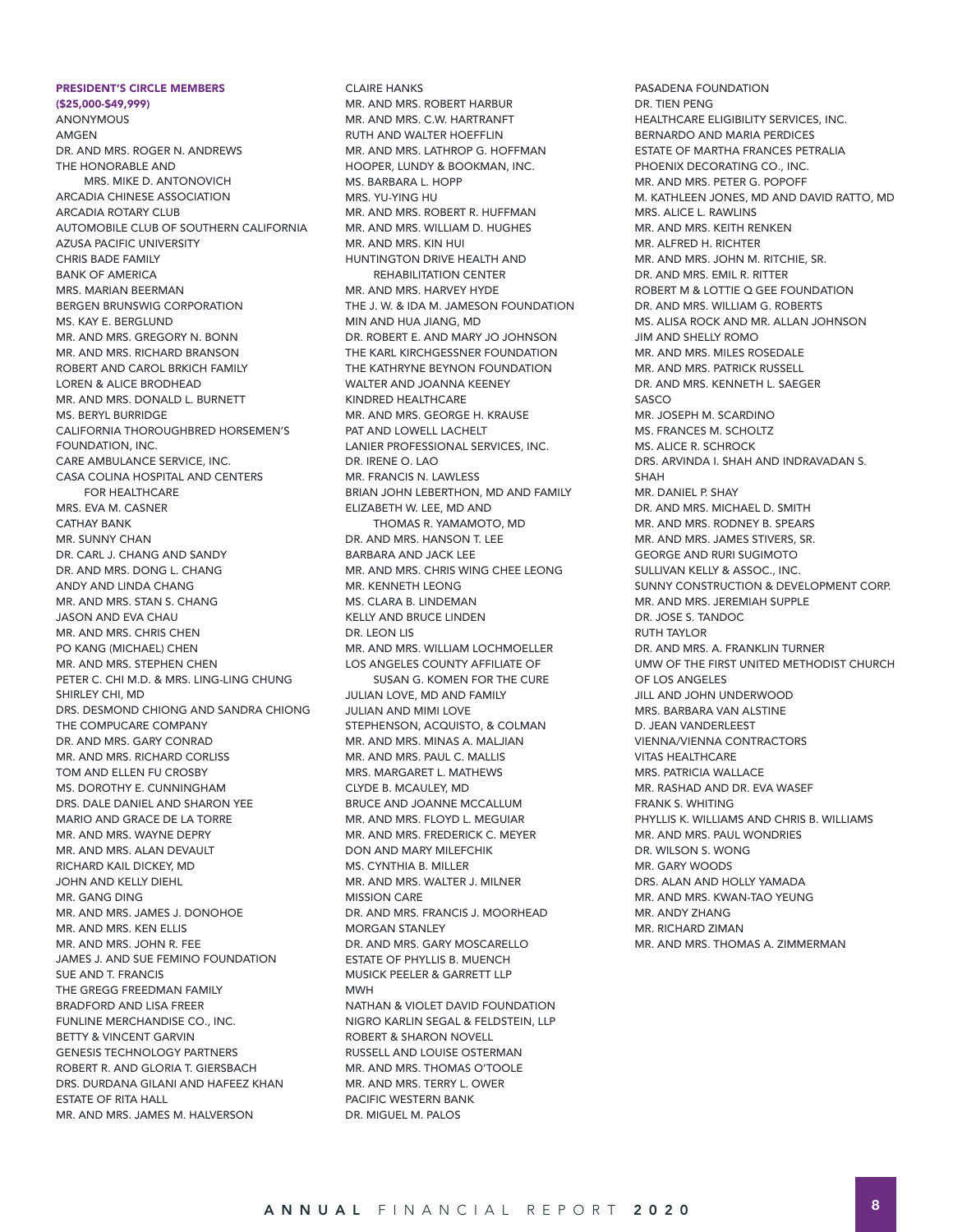# ROSE SOCIETY

*The Rose Society pays special tribute to those visionary individuals who have created a legacy for the future by designating Methodist Hospital Foundation in their estate plans. Membership is open to all who have made a provision in their wills, trusts, annuities, retirement plans, insurance policies or other documents to support the continuing advancement of medical technology, first-rate facilities and dedication to personal care at Methodist Hospital.* 



ANNUAL REPORT RECOGNITION (RS LIST AS OF

12/31/2020) ANONYMOUS MEMBERS MILDRED ADAMS OPAL EDWARDS AMLIN LUCILLE S. ANDERSON ROSEMARI ANNEAR GLADYS G. ARBLASTER DAN F. AUSMAN MARTHA V. BAILEY ALBERT W. AND JEAN BAKER MARGARET WOODSON BEERE EDNA L. AND TUSSE L. BELZER DAISY CLOUD BLANCHARD BARBARA S. BOSS ELSIE E. BOYD THOMAS AND JULIA BRADY ETHEL MARIE CARBAUGH BRELOS FRED R. BROCKETT LOREN AND ALICE BRODHEAD AILEEN B. BROWN MS. DELORA M. BROWN LUCILLE B. BROWN DAVID R. AND RITA J. BUCHAN MARY JANE BURNS BERYL BURRIDGE RICHARD W. CAIN MR. ROBERT CAMERON JOSEPH E. CARR DAVID AND GRACE CASHION PATRICIA D. CASSAT CAROLYN CEIRCO MARCELLA CHATBURN AND OLIVER MILLS CHERYL AND JAY COLEMAN MILES E. AND MADELINE COLLINS MR. AND MRS. MICHAEL O. COYE JAY E. DARMSTAETTER JERRY P. DE LANGE WAYNE AND PAT DEPRY TERRY AND NANCY DONAHUE MARY P. DONOHUE SYLVIA A. MENDOZA AND MICHAEL D. DRIEBE JAMES DUNCAN JOETA G. DUNN MRS. DOROTHY EGGLESTON

DONALD W. ELLIOTT KATHLEEN M. ELLISON DR. ROBERT AND BARBARA ELLISON JUNE AND JOHN FEE ROSABELLE FETTY BLANCHE B. FISHER RAUL FONSECA GREGG AND LAURA FREEDMAN CHRISTA GERDA GAITZSCH BERTHA M. GALLOWAY HELEN C. GIEBLER DOROTHY M. GILLESPIE LYNN AND JUNE GLOVER WARREN AND JANET GLUPKER JOHN AND ESTHER GOVORCHIN ALBERTA M. GRAHAM ROBERTA GUMP MR. AND MRS. RICHARD T. HALE, JR. FRANK AND PATRICIA HALL RITA HALL MARY E. HANSEN ELSIE HAUGSTED ANNE D. HAWN LUCILLE HELLER JAMES R. HELMS, JR. PAMELA J. HEMANN JOSEPH HENRY ELSIE AND ERNEST HETHERINGTON JIM AND GENEVA HILLIARD LOIS PETZOLD HINDIN RUTH HOEFFLIN HOWARD AND JANICE HOLCOMB MIKE AND PENNY HOOVER MR. AND MRS. JOHN M. HOPKINS THOMAS MYRON HOTCHKISS MR. AND MRS. JOHN G. HOUSTON DOROTHY P. HOWE PAUL H. HOWE ANER AND REBECCA IGLESIAS FUJIKO AND TATSUO ISHIZU LORRAINE K. ISHIZU ELAINE B. IVERSON THE KARYN TRUST CLARA AND WILLIAM A. JENNINGS ROBERT AND DELORES JOHANNESEN HILDA JOHNSON ROBERT E. AND MARY JO JOHNSON FLORENCE JONES GRACE H. JULL FRANCINE AND MARSHALL KATZ HARVEY M. AND TERESA KENNEDY JAMES P. KENNEDY JOHN KERFOOT EDITH DORIS KESTER ANN AND ROBERT KIDD ESTHER KING PETER M. KING

WALTER KNOWLES FLORETTA K. LAUBER CHARLES H. LAWS JAMES R. LEE FAMILY PEARSON LEE ERNEST H. LEHMANN HILDA LEMKE MADANE AND NED LEWIS YAN-HUEI LIN CLARA B. LINDEMAN BETH AND WILLIAM LOCHMOELLER ANNI AND ROBERT LOW ELAINE N. LUPTON RAY E. MAGNESS NELLO R. MAITINO MARY ANN AND PAUL MALLIS VIOLA S. MALLORY KATHERINE DOOLITTLE MARTIN TRUST ROLAND MAXWELL CORA E. MCCAMENT CHARLENE S. MCGHEE MARIAN G. AND ORREL MERRIHEW VIOLA A. METZ DONALD AND MARY MILEFCHIK CYNTHIA B. MILLER FRITZ AND ANGIE MILLER DOLLY MOIR EARL AND ROBERTA MOREHEAD CAROLINE ROBERTS MORSE DR. AND MRS. GARY MOSCARELLO PHYLLIS B. MUENCH MARION EMILY NELSON CLAUDINE AND CHARLES NOELL ROBERT AND SHARON NOVELL BRENDA OBERHOLTZER EMMET G. AND GRACE W. O'BRIEN EUGENIA OESER MR. AND MRS. JOHN M. C. OLSON, JR. CHARLES E. PAILLARD DORRIS AND FRANK PARKER RUTH ESTHER PETERSON WILLIAM AND KALIA PETMECKY III MARTHA FRANCES PETRALIA ERNEST AND GUNDE POSEY LOUISE H. PRESTON DR. AND MRS. JOHN T. QUIGLEY MR. AND MRS. KENNETH QUIGLEY MARTIN OLUF AND LILLI JOHANNE MARGRETE RASMUSSEN JAMES F. AND MABLE RATLIDGE HELEN RATLIFF DIETER AND ELISABETH RIEHL ANN AND JOHN RITCHIE, SR. EMIL AND ERNESTINE RITTER LEE H. ROAN SUZANNE M. ROONEY ERMA AND KURT W. ROSE GARY AND AMY RYAN HELENE AND HOWARD SADLER GISELE S. SCHATTENBERG FRANCIS M. SCHOLTZ ALICE R. SCHROCK ANNE AND EDWIN SCHRYVER MARCIA C. SCHULTZ MARGARET SCIARAFFA LEE AND MICKEY SEGAL MILDRED AND WARREN SHAW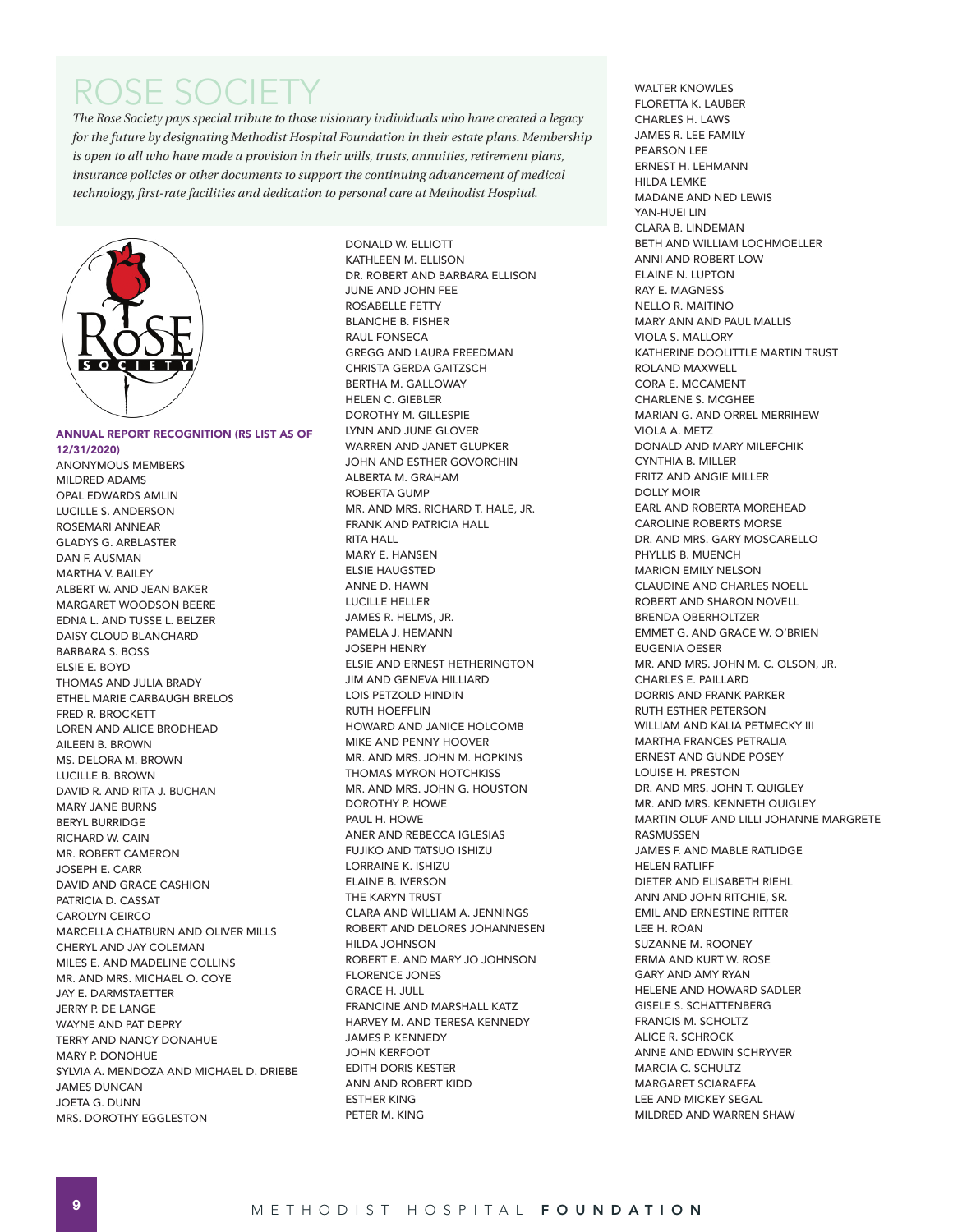CARMEN SICARD MAE C. SIMMONS ANTONIO J. L. SIMOES WILLIS K. SIMONTON LENA E. SKILLIN HELEN B. SMITH TERENCE L. AND GINGER SMITH ESTHER STACKHOUSE LILAH M. STANGELAND IRENE H. STROUD MR. AND MRS. R. G. STUBBLEFIELD DOREEN M. AND JEREMIAH SUPPLE AGNES MARY SWARTZ ROBERT AND DOROTHY TALTY RUTH TAYLOR

VIRGINIA L. TAYLOR ELIZABETH R. TESINSKY JAMES B. AND GLADYS THOMAS JOSEPH F. THOMAS MARGUERITE H. THOMPSON MR. AND MRS. MURLI TOLANEY WILLIAM J. TOLMIE D.J. VANDERLEEST DOROTHY LUCRETIA VAN HYNING JANA AND K. HEINER VOGELBACH, M.D. CONSTANCE J. AND HAROLD A. WAGNER L. ANN FOX WAKELEY JOSEPHINE R. WALKER PATRICIA W. WALLACE WILLARD J. AND KAY L. WALLDEN

MILDRED L. WATSON DR. AND MRS. JOHN M. WATTER MARIE G. WEBER PATRICIA WEHL ROSSLYN AND MADDALENA WEMYSS ALAN AND SANDY WHITMAN PHOEBE WILCOX JANET L. WILLIAMS MILDRED G. WILLIAMS PHYLLIS K. WILLIAMS KATSUKO YOKOI CONSTANCE G. ZAHORIK HARVEY E. AND SHARON ZASLAW EVELYN R. ZILLGITT

## PARTNERS IN HEALTH

*Without the caring generosity of our donors, much of the vital work of Methodist Hospital would not be possible. We are pleased to recognize our donors of \$100 or more and extend our heartfelt appreciation to all the donors to Methodist Hospital.* 

#### ANNUAL REPORT RECOGNITION

#### \$500,000 - \$999,999

MR. AND MRS. TOM AND BEA HOLLFELDER MR. AND MRS. ANDREW J. C. CHERNG

#### \$100,000 - \$249,999

ANONYMOUS MS. CAROLYN CEIRCO MS. PATSY HO PATTY NIJJAR

#### \$50,000 - \$99,999

LEE AND MICKEY SEGAL MR. AND MRS. FRANK YUAN MR. AND MRS. JEROME YUAN

#### \$25,000 - \$49,999

MR. AND MRS. ANGELO ANTOCI TOM AND ELLEN FU CROSBY MR. AND MRS. JOHN E. DEWITT, JR. CHRISTA GERDA GAITZSCH JULIE AND DON HOPF MR. PAUL RUSNAK MR. AND MRS. JOSEPH A. SAUNDERS MR. RONALD J. SILVERMAN DR. AND MRS. RICHARD SUN KAREN WHITEHILL MR. AND MRS. ALAN WHITMAN

#### \$10,000 - \$24,999

DR. MICHAEL S. AGRON MR. AND MRS. DAN F. AUSMAN RICHARD AND DIANNE BUKATA MR. MICHAEL J. CASEY MR. AND MRS. TED CLARK JIM AND DONNA DANIELL DOROTHY AND WILLIAM DAVILA FOUNDATION MR. JERRY DE LANGE SYLVIA A. MENDOZA AND MICHAEL D. DRIEBE DR. AND MRS. JACOB J. FAKOORY BRADFORD AND LISA FREER

ROBERT M & LOTTIE Q GEE FOUNDATION RICHARD AND SUSAN HALE MR. AND MRS. PETER HOFFMAN CHANG-HUAN (C.H.), HAILY HSUEH AND FAMILY MR. AND MRS. GARY INGHAM DRS. RUPDEV S. KHOSA AND SUKHPAL K. GILL ELIZABETH W. LEE, MD AND THOMAS R. YAMAMOTO, MD CAROL AND CHRIS MCGUIRE JUDY AND TOM MCKERNAN JIM AND SHELLY ROMO LAURA AND CARLTON SEAVER STEVEN A. SISTO ROGER AND LILAH STANGELAND FOUNDATION MR. AND MRS. MURLI TOLANEY MR. ROSSLYN W. WEMYSS DR. AND MRS. JOSH WENG LINDA AND WARREN WILLIAMS MR. YONG JIAN XUE AND MRS. DONG FENG SU

#### \$5,000 - \$9,999

ANONYMOUS MRS. BARBARA A. BETZ JILL AND PETER BOLI ROBERT AND CAROL BRKICH FAMILY MR. SUNNY CHAN DR. AND MRS. DINO CLARIZIO JOHN AND KELLY DIEHL JAMES J. AND SUE FEMINO FOUNDATION ANGELA Y FU WISH OF ANGEL'S MISSIONS MRS. BETTE G. HOFFMAN-RUTTEN MR. YING MING HUANG CHRIS AND APRIL LEONG QING LIU MS. VIOLA S. MALLORY MRS. LOUISE S. NEIBY MS. EUGENIA S. OESER MR. AND MRS. ROBERT L. OLTMAN MS. LUCY A. PERRICONE MARGARET AND JOHN QUIGLEY MR. AND MRS. LARIE K. RICHARDSON MR. ALFRED H. RICHTER

MELINDA ROGERS MR. WARREN SCHLINGER MR. DANIEL P. SHAY MR. DEAN SLOAN GEORGE M. SONNEBORN, MD DR. JOHN K. WAKEN DR. FANG-RONG WANG THE JESS WITT REVOCABLE LIVING TRUST MR. AND MRS. PAUL WONDRIES MR. AND MRS. FRED A. WONG MR. EDWARD YANG MR. AND MRS. WINSTON YOUNG MR. KEVIN ZHANG

#### \$1,000 - \$4,999

ANONYMOUS PHYLLIS BAILEY DR. JEAN W. BARDENHEIER TOM AND JERI BECK MR. MILT BELFER MR. AND MRS. HECTOR BENJUMEA BLAKESLEE FAMILY TRUST MR. AND MRS. RICHARD BRANSON LOREN AND ALICE BRODHEAD MR. GREGORY CAMACHO DOUGAL S. CAMERON GRACE AND DAVE CASHION DR. AND MRS. B. S. CHANDRASEKHAR DANIEL AND GRACE CHANG DR. DENNIS CHANG AND BOB & GRACE CHANG FOUNDATION JENNY CHEN TZYY TANG CHEN DR. SHIRLEY CHI DR. SAM P. CHIA MR. AND MRS. CHAN YI CHING MR. AND MRS. STEVE CHIOVARE DONALD W. AND ALLIE G. CLARK JAY AND CHERYL COLEMAN MRS. CAROLE COLLINS CHRISTIANE A. COOK MS. SUSAN E. DANIELL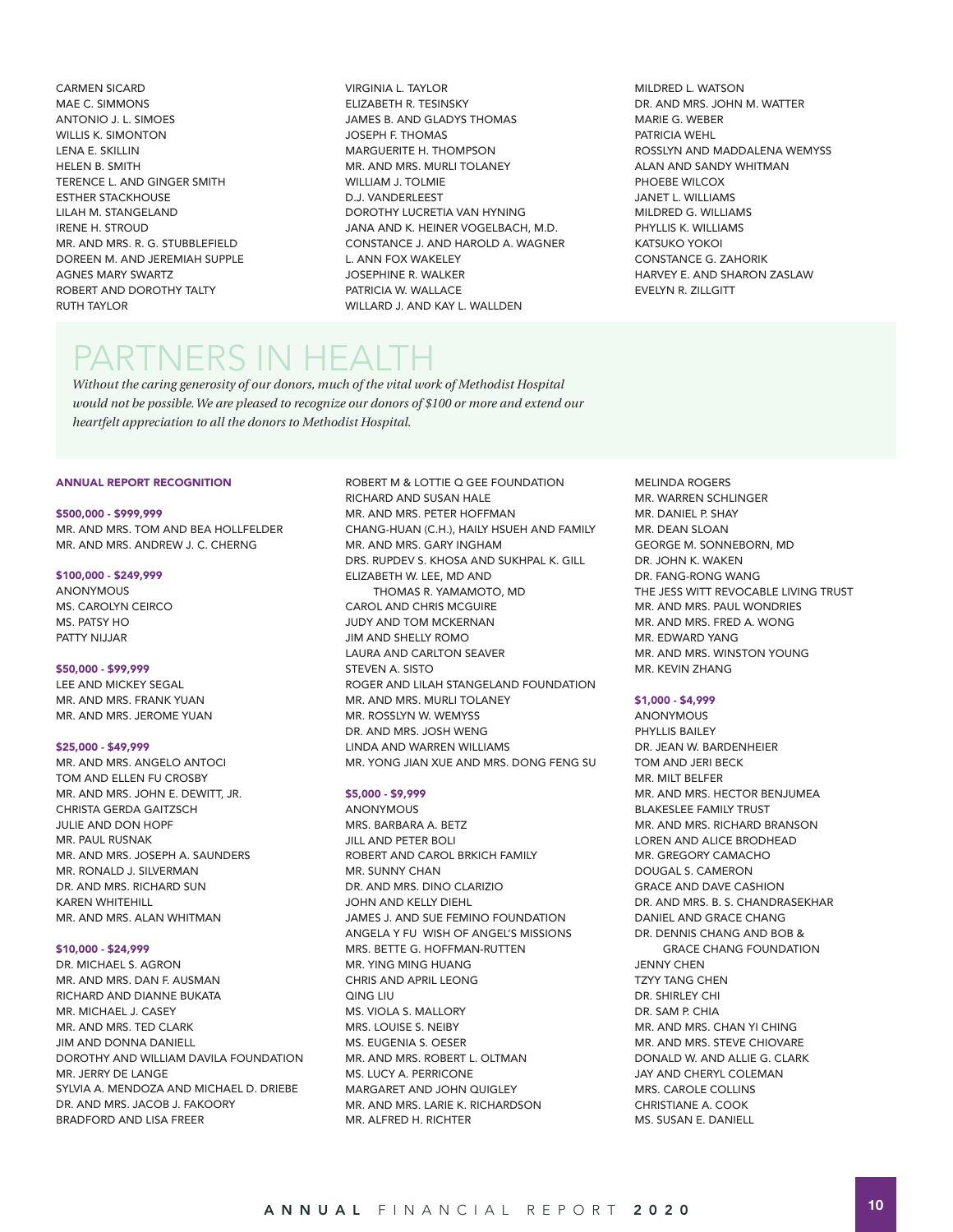MR. STEPHEN P. DEITSCH WAYNE AND PAT DEPRY MR. GANG DING MR. AND MRS. JIM ELLIS MR. AND MRS. KEN M. ELLIS KATHLEEN ELLISON DR. ZHUANG TING FANG AND MS. RUSHI DU DR. ALAN J. FISHER MRS. ROBERT L. FRANKLIN (ARLENE) LYSETTE FREEMAN MS. JOYCE KAR FU CHARLES AND BARBARA GEORGE ROBERT R. AND GLORIA T. GIERSBACH MS. JO ETTA GREER MRS. ELAINE GREGORY MR. AND MRS. WILLIAM GRIGG MR. AND MRS. FRANK HALL MR. AND MRS. MARK C. HALVERSON MS. CLAIRE H. HANKS BEN AND FLO HARRINGTON DIANE AND JP HARRIS MR. AND MRS. KENNETH A. HARSHBERGER MR. AND MRS. MIR MASOOD HASSAN DR. AND MRS. GREGORY T. HEINEN JAMES R. HELMS, JR., ESQ. L. SCOTT HERMAN, MD, FACC MIKE AND PENNY HOOVER MR. AND MRS. SANFORD L. HORN MR. AND MRS. YUNGTAI HSU MS. MICHELLE HU YUNG-YUE HU MR. BO HUANG MS. NINA HUANG MR. WU HUANG MR. AND MRS. KIN HUI MR. WING CHEUNG HUNG DRS. JIM-JER AND HSIN-HUI HWU MR. AND MRS. HARVEY HYDE MS. KARYN JACKSON MRS. BETSY JORDAN MRS. CELIA KALM MR. AND MRS. TED KAPLAN MS. KRISTEN H. KOILES GEORGE H. KRAUSE IN MEMORY OF VIRGINIA L. KRAUSE MR. AND MRS. RICHARD S. KREDEL MS. LYNN KRIEGER MS. SHARON KWAN MR. JAMES LAI MR. PHILIP AND DR. IRENE LAO MS. REBECCA LAU BRUCE LAZENBY - ROSE HILLS MEMORIAL PARK CHARLES LEE AND SANDY MACINTOSH MS. DENISE LEE KATHLEEN S. AND WILLIAM A. LEWIS MOIRA AND THOMAS LOVE MR. AND MRS. CRAIG LUCAS DR. PETER Y. MA MR. AND MRS. MINAS A. MALJIAN DR. AND MRS. "WEBB" MARNER MR. AND MRS. PAUL E. MARTINET DEBORAH MCCOY MR. AND MRS. E. DEWAYNE MCMULLIN MR. AND MRS. FREDERICK MILLER MR. AND MRS. WALTER J. MILNER MR. AND MRS. CHARLES MIN MR. AND MRS. ROBERT MUELLER MR. AND MRS. MICHAEL NIJJAR MR. AND MRS. SABRAJ S. NIJJAR

MS. ANA C. ORELLANA CONNIE AND TONY OROPALLO MRS. CAROL O'TOOLE MR. AND MRS. JOHN F. PEEPLES MS. TAMIE PHAM KEITH AND KRISTY PIPES MS. BARBARA M. PODESTA MS. NATALIE POOLE MR. AND MRS. PETER G. POPOFF M. KATHLEEN JONES, MD AND DAVID RATTO, MD MR. AND MRS. WALTER REUTIMANN MR. AND MRS. STEVE RIBOLI MS. ALISA ROCK AND MR. ALLAN JOHNSON MS. JULIE M. ROYBAL MRS. HEIDEMARIE SAHM DR. KALPANA SAVLA MS. CAROLINE G. SCHEY MR. DAN SCHWALA AND MRS. DENISE HART MR. AND MRS. HOWARD SEGAL MR. AND MRS. DENNIS SEMAIN DRS. ARVINDA I. SHAH AND INDRAVADAN S. SHAH MRS. LORETTA SHOOK MS. CHANG SHU REV BRENDA SIMONDS PETER AND ADELE SKIBBA CAROL LEE SKINNER MS. HELEN B. SMITH MR. AND MRS. TERENCE L. SMITH DR. AND MRS. STEPHEN J. SOLDO MR. AND MRS. RODNEY B. SPEARS DR. AND MRS. BENJAMIN T. STAFFORD MS. DEBORAH STRAUSS RONALD AND BEVERLY STREET CHARLOTTE B. STRENG MR. AND MRS. GILBERT STROMSOE SUGIMOTO FAMILY FOUNDATION MR. NATHAN K. SUGIMOTO MR. AND MRS. JEFF J. SWENSON DR. AND MRS. ELIAS TARAKJI THE KAWAMURA TRUST MRS. GLADYS M. THOMAS MS. LAURA TIERNEY MS. CATHERINE TONECK DAVID AND MARGIE TOTTEN K. HEINER AND JANA VOGELBACH JOHN T. AND JUDY WALKER MR. AND MRS. BRIGHT T. WANG DR. JEREMIAH WANG MR. AND MRS. SHONE WANG MS. LINDA LU WHITE MRS. JANET L. WILLIAMS MS. DIANE L. WILLSON DR. GREGORY J. WITHERS DR. KENNETH K. WOGENSEN MS. SUSAN WOO MR. GARY WOODS MS. BING BING XU DR. AND MRS. ALAN H. YAMADA MS. JENNIFER YAN HUANYU YOU MR. AND MRS. CHRIS CHEN MR. AND MRS. DAVID YOUNG MR. AND MRS. JOHNNY YOUNG MR. SEAN YU MRS. SHARON ZASLAW MR. AND MRS. S. ROBERT ZEILSTRA MR. FENGQI ZHANG

MR. SANJEET NIJJAR

MR. CHEN ZHAO AND MRS. YING DENG

\$500 - \$999

ANONYMOUS WARNER ANDERSON MR. BRENT BALDWIN RICHARD AND MARY BETH BENSEN MR. ROBERT K. BRAY MS. DELORA M. BROWN ARCH AND LI FENG CHANG MR. I. CHI CHANG MR. AND MRS. LARRY J. CHANG MS. MICHELLE CHEN MRS. JO CHOU CHI LOH CHOW MR. AND MRS. SHODY CHOW DRS. ERIC M. AND NILAR M. CHWA JOSEPH AND RENEE CONCIALDI - RIGHT AT HOME IN HOME CARE MR. AND MRS. ALBERT D'ANTONIO MS. BEVERLY DAVID MR. AND MRS. JAMES E. DOLAN MS. KATHLEEN E. DOUGLAS STUART DUNN FAMILY MR. RAMON N. ESPARZA MS. BARBARA FERRIS MRS. CHARLES GILES MS. MARGARET GORDON JIAN GU MR. AND MRS. RON C. HADFIELD MARY E. HANSEN MR. AND MRS. JAMES E. HANSON MS. CHIEH HO XIALI HOU LAURA P. HSIAO MS. MAKI HSIEH MILTON AND KARINA HUNTER MR. AND MRS. DANIEL O. IKEMOTO MR. AND MRS. BASIL C. JOHNSON MRS. YUMI JOHNSON MR. CHIANG C. KHAW MR. AND MRS. TENG HIK KHOE MS. BETTY KIRSCHNER MS. CANDYCE KJOS MS. SANDRA KLEIN MS. KATHERINE KNORR MS. YICHUN KUO PATRICK AND LINDA LAM MR. RONNIE LAW MR. AND MRS. BRUCE LLOYD MR. AND MRS. COREY L. LUTZ MR. PHILLIP MA MS. AMAL MANSOUR LEE MARSHALL MRS. PEPPER MCCULLOCH MS. WENDY MELLEBY MR. AND MRS. CLIVE L. MELVILLE MRS. KATHERINE F. MOIR MR. AND MRS. KEVIN MOORE MR. AND MRS. CHARLES MUNGER MR. TOM NAKAGAWA MS. KANDY NUNN RON AND NAN OKUM LEI PANG DAN AND GAY PLACE DR. AND MRS. JOHN PRESKILL MS. CHARLENE J. QUAN MS. LALA RAMIREZ MS. CONNIE R. REAM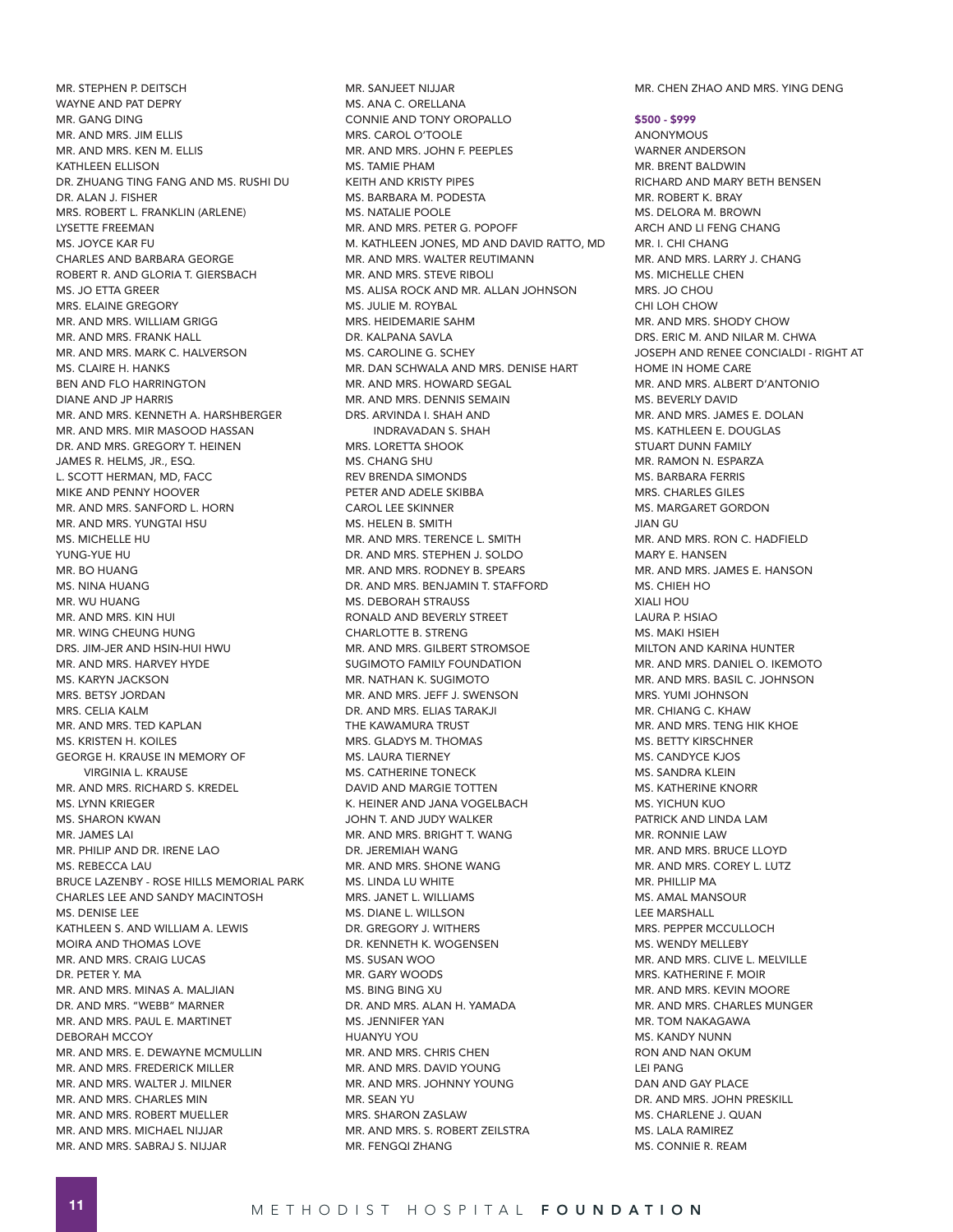MR. AND MRS. VICENTE RICO JIM RIDER MRS. ANNE RIFFEY MR. JANAH RISHA NEVA ROBERTSHAW MR. WILLIAM A. ROGERS MR. MICHAEL A. ROMERO MS. GINA ROYBAL KAREN AND VINCENT RUBINO JOHN SARTORIS MS. YUN SHEN LUCY SHIH, MD MS. NADA SWERDLOW TOSHIO TAKANO MS. WENXIAN TANG MR. AND MRS. GLENN TOYOSHIMA MR. BENSON TSE MRS. JANE F. TSUKAMOTO MS. EARNESTINE TU MR. SIVAKUMAR VAITHILINGAM DR. AND MRS. DAVID A. VORON MRS. BETTY WANG MR. AND MRS. CHARLES WARNICKE RONALD AND ROBERTA WHITE JUDITH E. WILSON MS. JENNIFER WONG XIAO B. WU MR. AND MRS. JOHN YOUNGSON VINCENT L. YU, MD DR. SCOTT K. YUN MS. MICHELLE ZHANG MRS. ELSIE M. ZOOK

#### \$250 - \$499

**ANONYMOUS** MR. ANDREW ALLCROFT MS. ROSEMARI ANNEAR MS. ANGELA ARANETA MR. AND MRS. ANTHONY ASUNCION MR. GORDON W. BADEN MR. IBRAHIM BAGCI MR. AND MRS. PATRICK L. BARNES RICHARD AND HEIDI BEAGLE MARY AND PAUL BIGLEY KENNETH AND MARGARET BLAIR MR. AND MRS. STEVE BRACCI BILL AND BONNIE BRASSFIELD F. R. BROCKETT DR. OLGA C. BUDDS MR. JONATHAN CARLOS MS. VANESSA D. CARRILLO MS. KATHRYN L. CEJA GRACE CHANG MS. EVA S. H. CHEUNG MR. SON B. CHUNG MARILYN J. COPLEY II DENNIS AND CAROLYN COSSO MS. MARIZOL CUEVAS MR. AND MRS. LES DERING MS. BRIGITTE F. DIDIER MR. AND MRS. ROBERT E. DION MR. AND MRS. NORM DOERGES MR. AND MRS. ROBERT A. EARNEST MR. AND MRS. GEORGE FASCHING MR. DANIEL FEDORKA MS. SAMMIE FONG MR. AND MRS. TOMATSU FURUKAWA MS. DIANE GIN MS. ROSE C. GRANT

MS. EVELYN GREATHOUSE FRANK AND MARLENE GRIFFITH BISHOP GRANT HAGIYA MS. MIAO HAI MR. AND MRS. ROBERT C. HARBICHT MR. YOSEF HEDVAT DAVID HELM MR. JESUS P. HERNANDEZ MR. AND MRS. STEVEN HISEY JANET AND PAUL HO MR. AND MRS. GUY HOBBS MR. AND MRS. THOMAS O. HOFFMAN MR. EUGENE HORIKAWA MS. WANDA HOUCHIN MS. KIMBERLY HSU MR. CALVIN LO AND MS. WENDY HSU LIH-SYH HUANG, MD MR. HIROSHI ISOMOTO MRS. SANDRA L. JELINEK MS. YISHA JIANG ANNE AND DAVID JOHANSON RUSSELL KASPER MS. GINA M. KERFOOT DR. ARBI KHODADADI MR. AND MRS. LEROY E. KIERTZNER MR. AND MRS. STANLEY J. KIKKERT MR. JOHN L. KILLEN GARY AND JULIE KIM MR PAUL KONNO MR. AND MRS. JAMES M. LASCHOBER MS. ANNE LEE DR. PHILLIP AND ANNE LEE MS. CHRISTINE LEUNG YING LI MR. WEI ZHANG AND MRS. HUAN LIANG MR. GARY C. LIN BENNIE AND COURTNEY LIU MR. AND MRS. EDWARD LIU MR. HENRY LIU MS. LAURIE LODOLO MS. JENNIFER LU MR. KEVIN R. LUSSIER MS. BEATRICE A. MACK MRS. CYNTHIA L. MADISON MS. JULIE MALDONADO FLORES MR. AND MRS. DAVID MALLCHOK MR. AND MRS. THOMAS MCGALLIARD II MS. BRIDGET MCKAY MS. SIBY MINTON MRS. BEVERLY MITCHUM MR. AND MRS. PHILIP MONTEZ REVEREND SANDRA K. OLEWINE MS. JACQUELYN OLSON RICHARD AND LEANN OREN MS. GABRIELA ORNELAS MR. DINO B. PAULAS MS. MARY PAWASARAT MR. AND MRS. WILLIAM M. PETMECKY III TANGSHAN QIU FRANCO RIZZI MRS. ROLAND SANCHEZ MR. AND MRS. AKIRA D. SANSUI MS. AMY SHAW LETICIA SHTERENVERG AMIEL SHULSINGER MR. AND MRS. PETER D. SIBERELL MR. AND MRS. JOHN SINNER MR. AND MRS. DANA M. SMITH MR. JAMES TAMAYO

DRS. JOSE S. TANDOC AND SHEILA M. BONILLA MS. CYNTHIA TANTRAPHOL MR. JOHN T. THORNTON MS. YEN B. TRAN MR. MICHAEL TSIA JING TSUI MR. KYLE UEMURA MS. JULIE VAN CLEVE AL AND ALICE VON MOOS MARY WALTER MR. AND MRS. JACKSON S. WANG DR. AND MRS. JOHN S. WELLS ROGER S. WONG MRS. SARRAH WOODS MR. AND MRS. CHARLES A. WORKMAN MR. HARWOOD L. WRIGHT MS. CATHERINE WU MS. CHRISTY WU MARGARET WU LEI XUE MRS. ANITA P. YAGJIAN MR. JOHN YANG MR. AND MRS. I-KUEN YEN MR. DAVID YEUNG MRS. MAO DINH YEUNG MR. AND MRS. DEAN YOSHIMURA

#### \$100 - \$249

**ANONYMOUS** MR. AND MRS. ARMANDO J. ABANILLA DR. NAVIN H. ADATIA MR. AND DR. VICTORINO K. AGCAOILI MS. CHERYL K. ALCORN MR. PAUL ALLRED HONGGUO AN MR. AND MRS. PHILIP N. ANDREEN MR. JAVIER ANGEL MS. SUE ARAKAKI ANNETTE L. ARCE MR. MANUEL M. ARMENTA MR. EDDIE C. W. AU MAYA AND SERGIO AVILES MR. AND MRS. STEVEN BACICH JOHN AND NANCY BALLANCE MR. MANUEL R. BANDERAS MS. VIRGINIA BARGER MR. MICHAEL BARON MR. BERNARD A. BECK MR. JOHN R. BENAVIDES MR. JOE BERRO MR. AND MRS. SALVADOR BESERRA MS. BHAVINI BHAKTA MR. CHANDRAVADAN BHAKTA MS. GWEN Y. BLACKMON MR. AND MRS. JEFFREY K. BOWEN MR. AND MRS. GARY BREWER MR. JOHN BROSIO MR. AND MRS. WILLIAM B. BRUMER DR. AND MRS. PHILLIP J. CABASSO ANTONIO AND PHIL CACHON MS. HUA CAI MS. JACKIE CAMACHO MS. CATHERINE CAO MR. SPENCER T. CARLISLE GEORGE AND HEIDE CARNEY MR. EDUARDO M. CARRAMANZANA MR. DONALD CASPER SISTER THERESE CASTELLO MS. LYUDMILA CASTROLL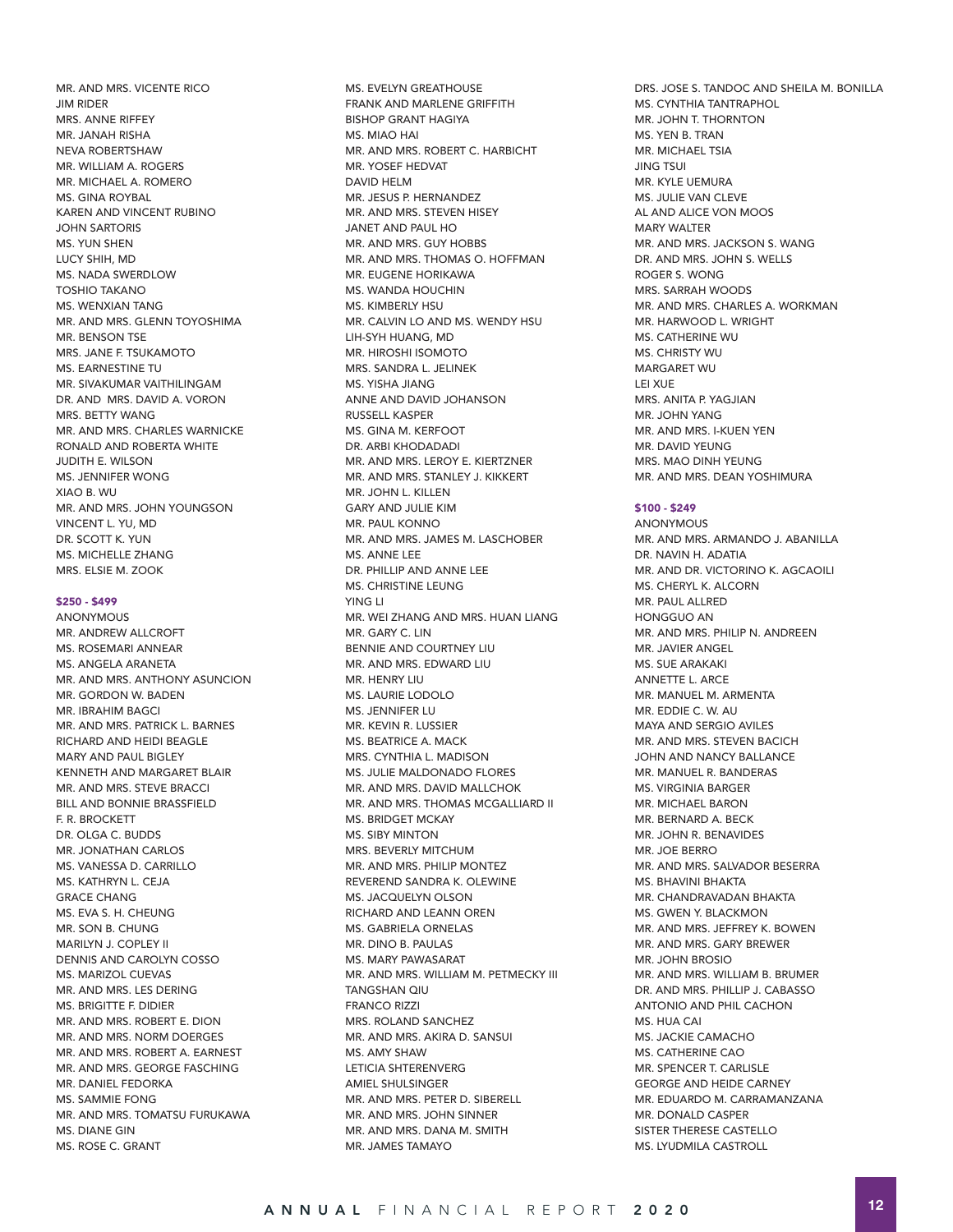MR. AND MR. DAVID CHACON MS. PAULINE CHAMBERLAIN MR. AND MRS. GENE L. CHAN MS. MONICA S. CHAN MR. RICHARD L. CHAN MS. VICTORIA CHAN MS. WINNIE CHAN CHIN C. CHANG MS. MAY CHANG MR. RICHARD CHANG, JR. YUCHUAN CHANG MS. CHIN HUA CHAO MS. CHRISTINE CHAU MR. CAO CHEN MS. CHIH M. CHEN DENNIS AND BARBARA CHEN DR. PETER F. CHEN MS. ALLING CHENG MS. KITTY CHENG MATTHEW C. CHEUNG MR. AND MRS. JASON CHIEM MS. PEI YOUNG CHIH MR. AND MRS. ALAN L. CHING MRS. DIANA F. CHIU MS. KWAN SHAN CHOW MR. AND MRS. MONNING CHUANG MR. AND MRS. JOHN F. CIRANNA MR. MICHAEL COSCIA MR. AND MRS. DARIO CUGINI MR. AND MRS. STEVE CUNNINGHAM II MR. STEPHEN CURRAN MR. STEPHEN DAI MR. AND MRS. RICHARD L. DALEY DANTE AND TERESA DAMASCO MR. AND MRS. JAMES C. DE GROOT MR. AND MRS. LAWRENCE E. DEADY MS. IRENE M. DEAK PROCESO DELA CRUZ MR. DOUGLAS R. DELAHOOKE MR. MIKE DETTLING MS. ROSALIE L. DINOTO CAROLYN DOLESHAL MR. RALPH J. DUNN JONI DUZY MR. WILLIAM C. ERNST MR. AND MRS. JAMES R. ESTHER MS. DEBBIE EVEN HEIRS OF SALVATION INT'L DOBBROW FAMILY MS. AMANDA FANG MR. LESLIE J. FEDOR JOHN AND ELAINE FENTON MS. MAGODAGE N. FERNANDO MR. ROBERT C. FILLHART KEIREN N. FISHER MS. KIM FONG MS. SHOULING L. FONG MR. AND MRS. THOMAS FRANCIS III MR. BARRETT FRANKLIN MR. AND MRS. BRUCE FUHRMAN MR. AND MRS. JOHN FUSCHETTI MR. GIANNI GALATI JAIME GARCIA MR. RICHARD GARCIA DENNIS AND LINA GARDNER MS. BANG BANG GIANG PATRICK AND MARYANN GIBSON MR. AND MRS. LYNN W. GLOVER MS. BARBARA GORTON

MR. ROGER J. GRANT MR. AND MRS. ROBERT GREENBERG MS. GRACE GUO CLARITA AND DARRYL GUSTAFSON MR. SEAN HALL AND MS. SYBIL P. YANG MR. ERIC HAMMOND MS. EUTHA HANKINSON MR. DAVID HARVATH JEROLD AND JEAN HASEROT JING Y. HE MS. MELVA HEAD MR. AND MS. RICHARD M. HELGESON MRS. PAMELA J. HEMANN MR. MATT HENDERSON HAL AND MARGUERITE HENNACY MRS. ESTHER HENSLEY MR. GARY R. HENVILLE MS. FRANCES J. HERRERA MS. YVONNE L. HILLMANN ANNA HO HOWARD AND JANICE HOLCOMB MY AND HING HONG MS. TINA HSING ARCHER HUANG MR. PAI H. HUANG MR. VICTOR IZUO MS. ABIGAIL A. IZZO MR. AND MRS. DOMENICO IZZO MS. DEBRA L. JACKSON MR. WILLIAM K. JACOBS MR. WILLIAM H. JACOBSEN AI JIAN MR. AND MRS. FEDERICO JIMENEZ MRS. ANN C. JOHNSON YVONNE JORGENSEN MS. LINYAO JU MR. ROBERT K. KAMEOKA MR. AND MRS. EDWIN KANEMARU CHUNG-YUE KANG AND LILY KANG LAI-CHUEN LIN KAO MR. ADAM KAPITZ MRS. LILA J. KAPLAN MS. JOCELYN R. KATZ MS. LINDA L. KELLER DR. NU KHIN MS. CHLOE KHUU MR. AND MRS. DENNIS R. KIEWIET MRS. DIANA KINCART MRS. LENA KNOWLES MRS. BETTY LOU KOCSI MS. MARGARET A. KOLBERG VAIJAYANTI S. KOLDHEKAR, MD INC. MR. AND MRS. DOUGLAS KOSOBAYASHI MR. STEVEN D. KRUGER JI LI KUANG MR. KEN KWAN MS. WENDY KWONG MS. XIOMARA A. LAFAURIE MS. MICHELLE C. LAI PEI YING LAI MR. NEIL LAKIN MR. ROBERT LAPIANA MR. AND MRS. HOWARD LAREW MR. ARDEN S. LAW MRS. SUE LAWSON MS. HOA LE MS. THAO K. LE MR. AND MRS. ALAN J. LEAHY MRS. PEGGY H. LEATHERMAN

DR. ANDREW AND ULANDA LEE CHRISTINE S. LEE MR. DONALD LEE MS. DONNA LEE MR. JERRY Y. LEE PETER LEE MS. NANCY LEOS MR. AND MRS. SHELDON I. LEVINSON MARIA O. LI MS. SEAM LIM MR. AND MRS. JACK S. LIN MS. SHULIN LIN MS. TZU J. LIN JINRUI LIU MS. LILY LIU MR. AND MRS. RICHARD H. LIU MS. PHYLLIS LIUPENG MS. CAROLYN LOAYZA MR. AND MRS. JOSE E. LOPEZ MS. MAY LOUIE CHENG CHU LU ANDSHU-CHEN LU MS. ROSALINDA LUGO MR. AND MRS. ROBERT LUTTON BINH LUU MR. AND MS. BARRY MA MS. WENDY C. MA DR. PLACIDO MACARAEG MS. MARIE MACGREGOR M. L. MACMEDAN MR. AND MRS. GEORGE MACRIS MR. LUKE MAGSILA ANUPAM MALIK MR. LAWRENCE J. MAROTTA MS. ARLEEN MARTINEZ MR. AND MRS. RICHARD C. MARTINEZ MS. LIBERTAD MASAYON MR. AND MRS. ALFRED MASIELLO MR. JEROME MATSUOKA MR. BRUCE L. MAYCLIN MS. KEVERN M. MCCARTHY MR. AND MRS. DAVID P. MCGEE MR. AND MRS. MIKE B. MCKAY MASON AND PATRICIA MCNEMAR MRS. ROBERT M. MCSWEENY KAY AND JOHN MEISCH MYRTLE BAKER-MELGES MRS. MARILYN MERLO MR. ANDREW MIAO MS. CAROLYN MIDDLEBROOKS BARBARA AND JIM MILLER DR. AND MRS. GREGORY E. MILLER STUART AND STACY MILLER MS. FUNG K. MOKWU MR. JOE E. MONARREZ, JR. MR. AND MRS. PAUL MONTEJANO SHEILA C. MONTOOTH MS. CHRISTINA J. MOOSE MR. LAWRENCE H. MULLALY MS. KELSIE MULLINS MR. MICHAEL MURPHY MS. REBECCA MURPHY MR. AND MRS. JAMES R. MUSEKAMP MR. JOEL C. MYRVOLD MR. ARMANDO NAJERA MRS. ANCHALEE NAREEWONG MR. MOHAMED NDOYE MR. TUAN NGO MS. ROSALIE H. NIEMANN MR. CLARK A. NISWANDER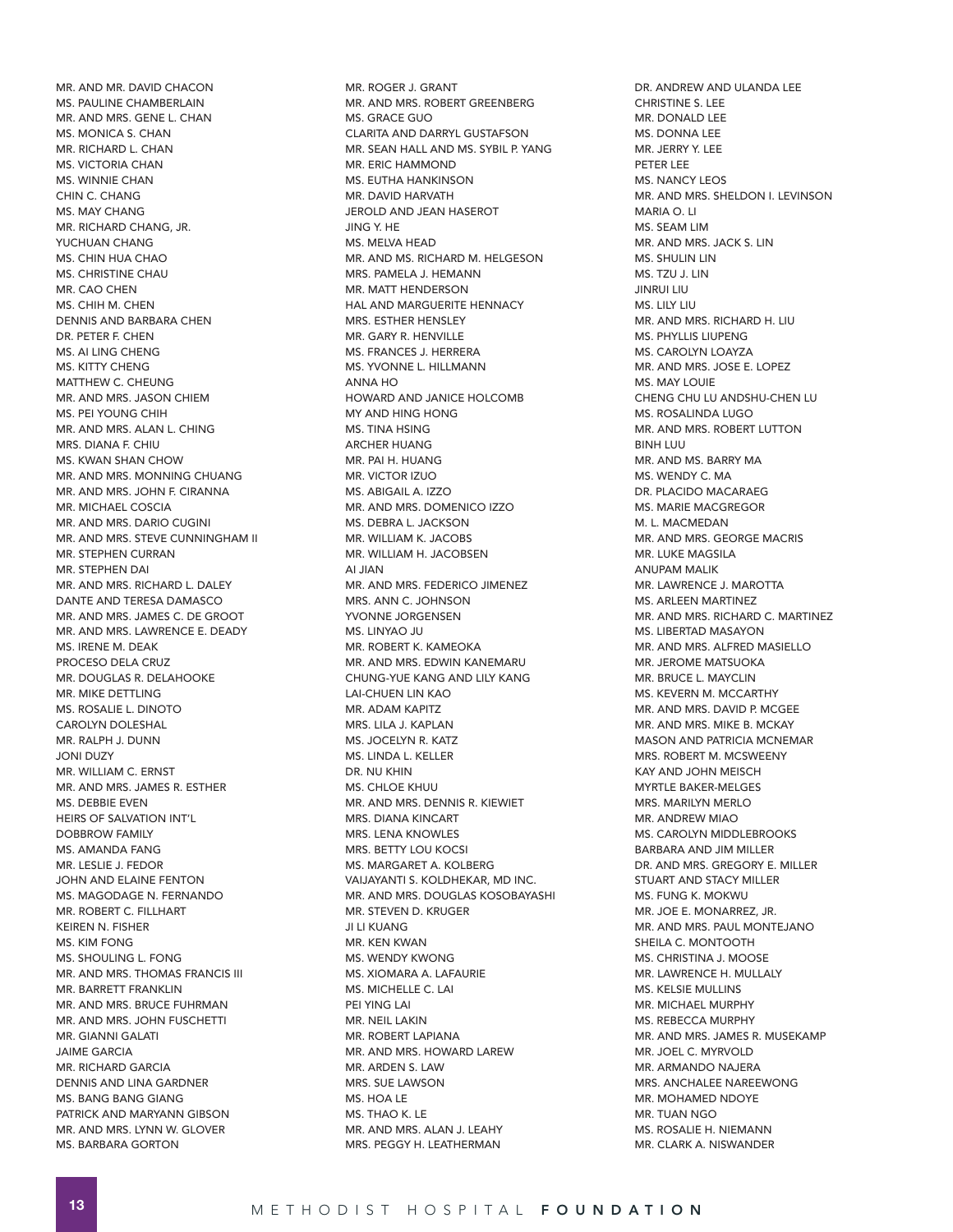MR. GREGORY NORTON MRS. SUSAN A. NUNEZ MR. AND MRS. FANNING T. OAKLEY MS. DOERTHE O. OBERT MRS. JOSEPHINE A. OCHOA MR. AND MRS. GERALD T. OLDKNOW MR. AND MRS. PAUL ORDINARIO MR. AND MRS. JOHN E. ORSWELL MR. GLENN ORTON SENENE OWEN MRS. VICTORIA B. PACHECO MR. AND MRS. DENNIS PAGE MR. AND MRS. TRIFONE M. PAGONE MR. PETER R. PALERMO MS. JENNY PAN MS. YUEHUA PANG MS. CHRISTINA PARK MR. AND MRS. ANTHONY PARRILLE MS. CARMELITA PAYNE TAO PENG ESTHER R. PEREA MR. AND MRS. SANFORD PERLISS MS. ELLEN M. PETERSON MS. MARTHA A. PFEIFFER MR. AND MRS. WILLIAM EDSTROM MR. AND MRS. MARK C. POCINO MRS. CLARA POTES-FELLOW MS. JENNY QUACH MRS. DEBORAH A. QUAN MS. KRISTA RADSICK MACHINANI J. RAO MRS. BETTY RAE RAYMOND MR. JOE REGAN MR. JOHN V. RELLOS MR. ROMEO REYES MARTIN RODRIGUEZ MR. AND MRS. GINO RONCELLI MS. LAURA ROSSO MS. YANHU RUAN LOUIS RUBENSTEIN MRS. JANET M. RULEC FRANCISCO AND GRACE RUN MS. LINDA SAKELLARIOU MR. AND MRS. THOMAS L. SALIBA MR. RAY W. SANDECKI MR. SOMMAI SANGARNGARM

#### ANNUAL REPORT RECOGNITION (IN-KIND OTHERS)

ANONYMOUS DONORS 38° ALE HOUSE & GRILL ABBOTT VASCULAR AMC SANTA ANITA 16 AMTRAN LOGISTICS, INC. ANGIODYNAMICS DR. AND MRS. RAO ANNE MR. AND MRS. ANGELO ANTOCI MS. MARY ANTOCI AQUARIUM OF THE PACIFIC ARCADIA POLICE DEPARTMENT KAWOHI ASPELUND MR. AND MRS. DAN F. AUSMAN BAPS CHARITIES BAVARIAN GARAGE BMW | PORSCHE | AUDI GERMAN CAR BISTRO NA'S RESTAURANT BJ'S RESTAURANT & BREWHOUSE **BOOMERS!** 

MR. WILLIAM SANTILLAN MRS. ANNABEL M. SANTILLANES MR. MAURICIO SANTOS MR. AND MRS. DAVID W. SCHLUER MR. MICHAEL S. SCHREIBER MR. WILLIAM SHAW DR. AND MRS. ANDREW SHEN MR. AND MRS. LIAN GENG SHEN LEE AND JAN SHIMMIN MR. ROBERT SHONBORN MS. BETTE L. SHOTWELL MR. AND MRS. RUDY SILVA MR. AND MRS. JOHN SIMON MS. LILY SIU MS. YVONNE SMITH MS. MELINDA M. SONGCO MR. DAVID SPIRO MR. AND MRS. DAVID W. STEINMEIER MR. AND MRS. PHIL STOLBERG MR. AND MRS. RUE-CHING SUNG MS. FREDA SURACE LAURAGENE AND DON SWENSON MS. MARY SWIFT MR. JACK K. TAKAYESU MAKOTO B. AND JULIE H. TAKEDA MR. AND MRS. GUOCHAO TAN KYIN TAN MS. REBECCA TAPIA MR. CHRISTOPHER THOMPSON NANCILU TODD MR. AND MRS. SAMMY T. TOM MR. KAY L. TONG VAN TRAN MR. AND MRS. MARVIN WESLEY TREPP MR. AND MRS. LANH TRINH MS. AMY TSAI MR. JEFF C. TSAO MS. CHING FENG TUAN MR. AND MRS. MORGAN P. UNDERWOOD MS. KAELYN M. UNG DR. JOHN J. VAN DYKE MR. JOHN W. WACHTER DR. RAYMOND WALIANY MR. AND MRS. TOM WALTON BETTY CHENG MR. JEFFRY J. WANG

KAO J. WANG SHENG YEH WANG MR. AND MRS. HONG WANG MR. ZHENG WANG MS. KELLY O. WATSON MR. PAUL F. WEEKS MR. XIANG S. WEI MRS. BARBARA WENRICK MS. COURTNEY WHITE MR. AND MRS. BOB WILBER MS. COLLEEN WILBER DOROTHY K. WILES MR. AND MRS. WILLIAM M. WILLIAMS, JR. MR. AND MRS. HALL WILSON, JR. MRS. BERNADINE WILSON MS. MOLLY WOLVECK MR. STEPHEN Y. WONG SUN F. WONG MS. GRETCHEN WORKS MS. AMY WU HUIXING WU MR. AND MRS. THOMAS L. WUJEK MS. MARY W. WYNE MS. JUDY J. XU MS. INDIRA YALAMANCHILI MS. ROSSANA S. YAN CHEN-HSUN YANG MS. PENNY YANG LOK CHU YEE MR. HAIK YEGIDBASHIAN AND MS. SHOUSHIK D. KADOYAN MS. BETTY YEH DAVID SHING-LIN YEN MR. AND MRS. ROBERT I. YOKOYAMA MS. LOUISE M. YOUNG MS. KAREN YU XUENING YU MR. CHRISTOPHER YUNG MS. CAROL XU ZHANG MR. HONGKUI ZHANG SHAOWEN ZHANG MS. TIANYUAN ZHANG YING ZHANG KAIXIN ZHAO

## 2020 IN-KIND CONTRIBUTIONS

*Methodist Hospital Foundation welcomes the donation of in-kind contributions to support the healing mission of our not-for-profit hospital. In-kind donations include gifts of medical equipment and other useful items and items donated for special event auctions. The list does not include the many in-kind gifts to the hospital's auxiliaries and support groups.*

BOPOMOFO CAFE BOULE DE PAIN BOYS & GIRLS CLUBS OF WEST SAN GABRIEL VALLEY BUTTERFLY EFFECT DAY SPA CALIFORNIA PIZZA KITCHEN CALLAWAY VINEYARD & WINERY MR. AND MRS. DALE CARTER CASA DEL REY CASTLE CONSTRUCTION SERVICES MR. AND MRS. ANDREW J. C. CHERNG

DR. SHIRLEY CHI CHILI'S CHINESE AMERICAN MUSEUM DR. JEN CHOW CLARIZIO CHIROPRACTIC, INC. DR. AND MRS. DINO CLARIZIO MS. JENNA CLARIZIO CLEARMAN'S NORTH WOODS INN CONDOR OUTDOOR PRODUCTS INC. CONGREGATION ALE HOUSE CORNER BEAUTY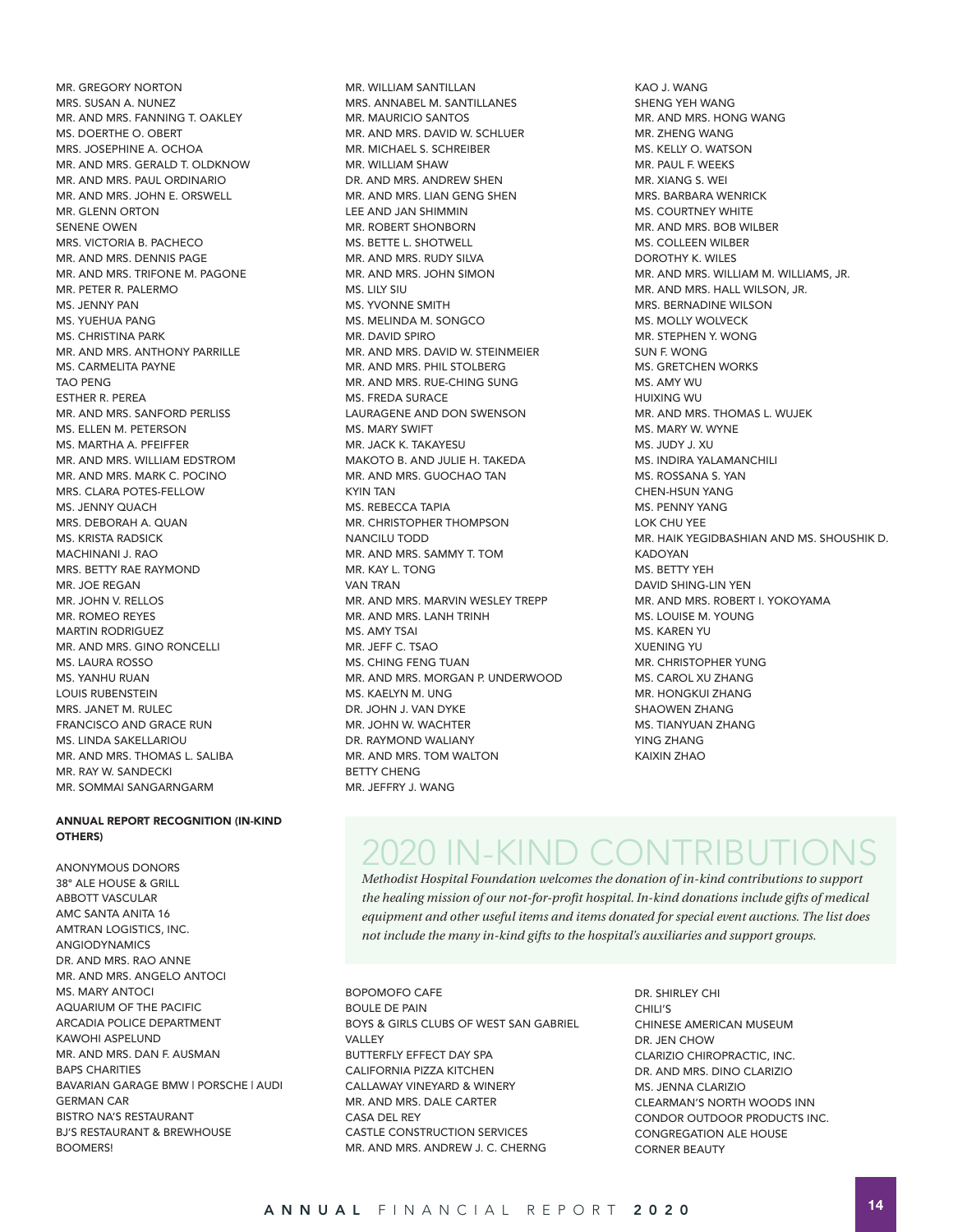COSTCO WHOLESALE MS. MELISSA COUMANS CUTCO KNIVES DOROTHY AND WILLIAM DAVILA FOUNDATION MS. IRENE M. DEAK DEJA VU MED SPA DIN TAI FUNG SYLVIA A. MENDOZA AND MICHAEL D. DRIEBE DRYBAR DUFF'S CAKEMIX DUSITD2 CONSTANCE PASADENA EASY WAY FORMULA LLA DBA MEET FRESH EL PORTAL RESTAURANT ENTERCOM LOS ANGELES MS. CAROLINA ESCUDERO EXPERIAN MR. AND MRS. GEORGE FASCHING FASCHING'S CAR WASH FAT BRANDS INC. FIRST BANK FLEMING'S STEAKHOUSE FLOURISH FITNESS & WELLNESS FLUFF ICE MR. TONY FORMISANO ANGELA Y FU WISH OF ANGEL'S MISSIONS MR. AND MRS. JAMES B. GARBER MS. MARTHA GARCIA G-DIVA PRODUCTIONS, LLC MS. EVELYN GREATHOUSE GUS'S WORLD FAMOUS FRIED CHICKEN H2O NAILS SPA RICHARD AND SUSAN HALE MS. CLAIRE H. HANKS MR. AND MRS. JAMES E. HANSON MS. GLORIA HERNANDEZ HIBACHI CATERING- LA HONEYBIRD RESTAURANT HOWLIN' RAY'S IN-N-OUT BURGER INTERCONTINENTAL LOS ANGELES DOWNTOWN IV LEAGUE PHARMACY JERSEY MIKE'S SUBS **JEWELTIQUE** MRS. YUMI JOHNSON JONES COFFEE ROASTERS KIDSPACE CHILDREN'S MUSEUM LA COUNTY FAIR ASSOCIATION LARSEN'S RESTAURANTS MS. DENISE LEE MR. KEITH LEVINE MR. AND MRS. BRUCE LLOYD LOS ANGELES FOOTBALL CLUB (LAFC) LOS ANGELES TURF CLUB, INC. MOIRA AND THOMAS LOVE LOWE'S CHINO HILLS MR. AND MRS. BEN LUC M.A.C. COSMETICS MANSHAA MARIACHI ALMA DE MI TIERRA MARIA'S ITALIAN KITCHEN MARIA'S ITALIAN KITCHEN MATT DENNY'S ALE HOUSE RESTAURANT MAX'S MEXICAN CUISINE CAROL AND CHRIS MCGUIRE MEHRNOOSH ARCHITECTURE AND URBAN DESIGN MERENGUE BAKERY & CAFE MOLLA SPACE MONROVIA GARDENS HEALTHCARE CENTER MS. SUZY MOSER MR. AND MRS. PET SERVICES

DR. WAYNE NAKAMURA MS. BRENDA NARA NEST TEA HOUSE NICKCO HOSPITALITY GROUP MR. AND MRS. MICHAEL NIJJAR PATTY NIJJAR MR. AND MRS. SABRAJ S. NIJJAR MR. SANJEET NIJJAR NOTHING BUNDT CAKES OLGA'S SALON OLIVE GARDEN ITALIAN REST. #255 OLYMPUS ESCROW ONE LEGACY ONORIA HOME HEALTH ORIGINAL TOMMY'S WORLD FAMOUS HAMBURGERS OUE SKYSPACE LA PACIFIC PARK PACO'S MEXICAN RESTAURANT PALA CASINO, SPA AND RESORT PANDA CARES FOUNDATION PASADENA HOME HEALTH CARE INC. PASADENA ICE SKATING CENTER PASADENA SYMPHONY AND POPS POPPY CAKE BAKING COMPANY PORT O'CALL SAN MARINO POWER OF 10 PREMIER INFUSION CARE PRINCE JEWELERS PROGRESSIVE MANAGEMENT SYSTEMS QUAKES BASEBALL MS. LINDA QUEALLY RED LOBSTER ROGER DUNN GOLF SHOPS MELINDA ROGERS ROSE BOWL LEGACY FOUNDATION RUSNAK/ARCADIA RUTH'S CHRIS STEAK HOUSE SAN GABRIEL COUNTRY CLUB SAN MARINO BEAUTY SANTA ANITA GOLF COURSE GORDON H. SASAKI, M.D. MR. AND MRS. ALAN SCHULTZ SEE'S CANDIES LEE AND MICKEY SEGAL DR. JAY KUMAR SHAH SHARP SEATING COMPANY SHERMAN OAKS CASTLE PARK MS. VICKY S. SIN MS. YVONNE SMITH DR. AND MRS. STEPHEN J. SOLDO SPIRIT CRUISES SPROUTS FARMERS MARKET ROGER AND LILAH STANGELAND FOUNDATION STARBUCK'S STATE FARM INSURANCE TARGET THE ARBOUR THE BROAD THE CHEESECAKE FACTORY THE COMEDY & MAGIC CLUB THE DERBY RESTAURANT THE HABIT BURGER GRILL THE HAT THE HUNTINGTON LIBRARY, ART COLLECTIONS AND BOTANICAL GARDEN THE LAUGH FACTORY THE PHYSICAL EDGE TIGER SUGAR TLC HOME CARE SERVICES MR. AND MRS. CESAR TORRES

TOTAL WINE & MORE TRADER JOE'S UPPER SAN GABRIEL VALLEY MUNICIPAL WATER DISTRICT VERIDIAN DESERTS VITAS HEALTHCARE MR. AND MRS. SHONE WANG WEST COAST GROOMING ACADEMY WESTFIELD SANTA ANITA WHEEL FUN RENTALS LINDA AND WARREN WILLIAMS DR. AND MRS. ED WONG MS. JENNIFER WONG WOODLAND HILLS WOMAN'S CLUB DR. GAY YUEN ANNUAL REPORT RECOGNITION (IN-KIND MED-ICAL SUPPLIES)

ANONYMOUS DONORS 3PL LOGISTICS, INC. 888 SEAFOOD RESTAURANT ADRIAN KONG FOR TROOP 125 DR. MICHAEL S. AGRON AIT MISSION YASSIR AND FIDA ALI ALTA HEALTH SUPPLIES AMERICAN CHINESE DANCE ASSOCIATION AMERICAN CHINESE DONATION CENTER AMERICAN GOLF CORPORATION AMERICAN JIANGXI CHAMBER OF COMMERCE ARCADIA CHAMPION LIONS CLUB ARCADIA CHINESE ASSOCIATION ARCADIA PARK PHARMACY ARCADIA POLICE DEPARTMENT MS. ALISON BARONE MS. KATIE BENGFORD BLEND IT HEALTHY MS. JANET BOLEY MS. KATHERINE CABRERA CAEA CALIFORNIA ASIAN INSURANCE AND FINANCIAL PROFESSIONAL ASSOCIATION CARE BEST HOME HEALTH, INC. CARE MISSION USA AMANDA AND BENNY CHAN MS. CHERYL CHAN JAYOON CHAN MR. SAMUAL CHAN MR. SUNNY CHAN HSING-FANG CHANG MS. HAILEY CHAU MS. JOSEPHINE CHEN MS. MAGGIE J. CHEN MR. MASON CHEN MENG MEI AND XI CHEN MR. MICHAEL CHEN MS. SOPHIE CHEN MR. DENNIS CHENG MS. KATHY CHENG MS. KITTY CHENG MR. AND MRS. ANDREW J. C. CHERNG MS. SHIRLEY CHEUNG DR. SHIRLEY CHI CHINESE AMERICAN COALITION CHINESE AMERICAN CONSTRUCTION PROFES-SIONALS (CACP) CHINESE AMERICAN FEDERATION CHINESE AMERICAN HIKING GROUPS MS. EUN HA CHO CHUEUNG KONG GRADUATE SCHOOL OF BUSI-NESS ALUMNI ASSOCIATION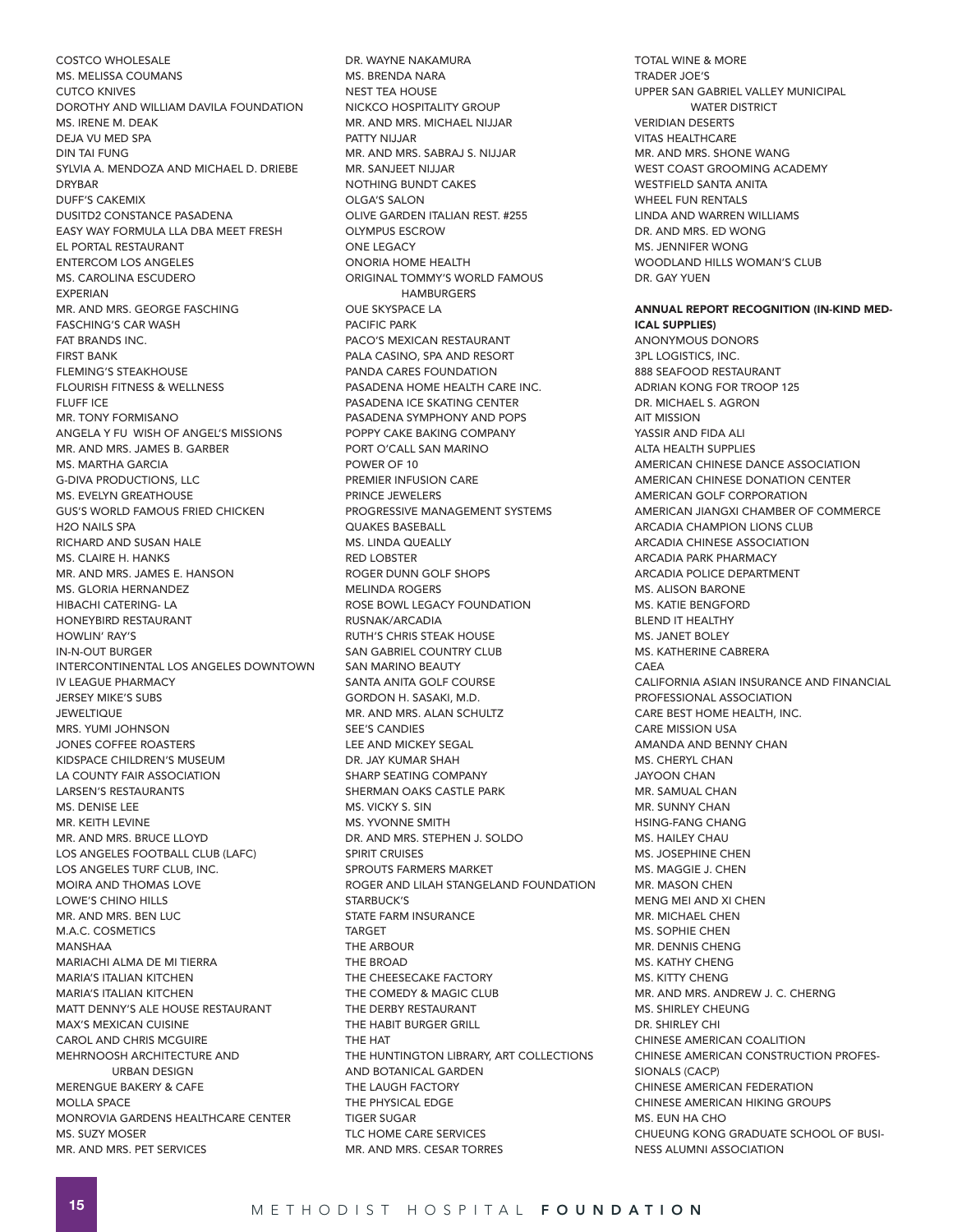**CLARRISA** ANIL COELHO CONDOR OUTDOOR PRODUCTS INC. **CUAAASC** WENSHENG DAI MR. HUNTER DONDEN HAOJUN HANK DU **ECOSERVICES** EFCI CHURCH THE FANG FAMILY AND BRIGHT CARE HOME HEALTH INC. FARMERS INSURANCE FIRST EVANGELICAL CHURCH OF SAN GABRIEL VALLEY FIRST UNICORN INTERNATIONAL INC. FORTUNE DYNAMIC, INC. MS. JULIA FRANCESCHINI THE FRANCO FAMILY MR. JASON GAN YUMING GAO XURAN SHARON GENG ERIC GEVER AND COVID MAKERS OF LONG BEACH RESPONSE TEAM YUTONG GONG MS. SUSAN GREEN MS. ELAINE GREGORY GUAN YIN CITTA GUARDIANS OF THE ANGELES CHARITABLE FOUNDATION (GOA) MR. GEORGE HADDAD MR. MING HAN MS. JENNIFER HANG HAPPY HOME HEALTH MS. DEBBIE H. HARDY HERALD CHRISTIAN HEALTH CENTER HIEP AND QUYEN MS. PRISCILLA HOFER HOME DEPOT, MONROVIA HONG KONG FORUM LOS ANGELES MRS. BARBARA W. HORN HOUSE OF JOY CHRISTIAN CHURCH HQH CHINESE AMERICAN EQUALIZATION ASSOCIATION HSI LAI TEMPLE HSIUNG HSIA CHENG-EN CHLOE HSIN MR. PAUL HSU CHANG-HUAN (C.H.), HAILY HSUEH AND FAMILY MR. JING HU THE HUA FAMILY MR. YU P. HUA MS. CRYSTAL HUYNH MS. AMMIE HWANG IAPAC IHERB CHARITABLE FOUNDATION INDUSTRY PROFESSIONAL LIONS CLUB INTERNATIONAL BUDDHIST CHAPLAINS FOUNDATION **JERRY** DR. HUA JIANG JT FIRE GROUP, INC. WEIKEN KAN MR. JONATHAN KAS MR. JONATHAN KING MEI N. KWAN LACMEC KERUI KEVIN LAI MR. STEVEN LAI KIM LAM MS. CATHERINE LAN MR. MATTHEW LARSEN

MR. ANDY LAU MS. CHRISTINE LEE EDWIN LEE DR. JIMMY LEE MS. LANSUN LEE MS. SANDY LEE LEEDER CORP. CHRIS AND APRIL LEONG JUNLIN MICHAEL LI MR. KENT LI XIN AUDREY LIANG LIGHT OF LOVE MISSION CHURCH MR. DAVID LIN DR. PHILIP LIN LIPSTICK PROPHETS MS. SHARON LIU MS. SHELLEY LIU MS. SHELLY LIU MS. YANG YANG "CHLOE" LIU IOKA GROUP, LLC LOLLICUP USA INC. ZICHEN ELLA LONG LOS ANGELES DYNASTY LION CLUB FRANCES LU MS. KATRINA LU QUING LZU MADHATTER KNITS FOUNDATION XUANYUE NEO MAO MS. DENISE MEDINA MIKE KELLEY FOUNDATION FOR THE ARTS CAO MING MINIMUM AND MAXIMUM COMPANY MONROVIA GARDENS HEALTHCARE CENTER THE NAKAISHI FAMILY NANIN ASSOCIATION OF CALIFORNIA NEW FUSION RESTAURANT NEW LIFE CHRISTIAN CENTER MR. MICHAEL NGUYEN NINE O'CLOCK CORP. MS. ROBERTA OLIVAREZ MR. KIRK OLSEN PANDA CARES MR. KEITH PASSOW PENAVICO GROUP INTERNATION INC. MR. SCOTT PHAM MS. RONA POLI POMOJA KATHY WU POPPY CAKE BAKING CO. PPE NOW FOR LOS ANGELES HEALTHCARE WORKERS MR. RICHARD PUN RORY RANDALL MS. ROSA RIOS ROADEX AMERICA INC. ROSEMEAD ANIMAL HOSPITAL MS. CARA N. RUYLE SAN MARINO GRIFFINS LIONS CLUB MS. LINDA SEMAIN VIVIAN YICHU SHEN SING TAO BUDDHIST ASSOCIATION MR. DEAN SLOAN MS. DEBBIE SNELL MR. DENNIS SONG MS. MELODY SONG MS. CLAUDIA SOTO SPA NAILS SUPPLY ST. BRIDGET'S CHINESE CATHOLIC CHURCH MR. TED STELHESOU STORY BIRD MS. ANGELA SU THE SUN FAMILY

RICHARD CHENGXIE SUN RUIQI JEREMY SUN SUNNY CONSTRUCTION & DEVELOPMENT CORP. SUPERIOR FIRE PROTECTION MR. HOWARD AND MS. KAREN TAI TAIPEI FIRST GIRLS HIGH SCHOOL CLASS OF 1972 TAIWANESE BENEVOLENT ASSOCIATION OF CALIFORNIA TAIWANESE-AMERICAN CHAMBER OF COMMERCE OF GREATER LOS ANGELES YISHAN SELIAN TAN CHUQING JESSICA TANG MR. WEN BIN TAO MR. KENNETH TAYLOR MR. KEITH THAI THE DUNCAN GREAT CAUSE FOUNDATION THE HONLOS TEMPLE THE HYDRO SOURCE MR. SPENCER TIEN TOC FOUNDATION MR. AND MRS. MURLI TOLANEY CALUM TORRIE TRU FORGE COMPANY MS. ECHO TSAI MS. SHIRLEY TUNG TZU CHI USA U.S. CHINESE WOMEN ORGANIZATION MR. DANNY URENA MS. MIKAILA VALENZUELA DR. KARL VON TIEHL VOYAGE INVESTMENTS INC. FEI WANG JAMES WANG SHENGJI NELSON WANG ZICHANG DAVID WANG **WECARE** MR. ROBERT WEST WESTERN UNIVERSITY OF HEALTH SCIENCES MR. GARY WOODS MR. SHELDON WRIGHT BEN WU, DDS. PHD. UCLA YUE WU MS. TIFFANY XIE MS. BING BING XU XVESSEL JIANHUA YANG MR. KEVIN YANG MS. ASHLEY YEUNG MR. ANDREW YIP MR. SIMON YIP YOUTH 4 FIRST RESPONDERS ZHILIN LINDSAY YU MS. TERESA YUAN YUCO YUE MR. JONATHAN ZHANG LIHONG ZHANG MS. DIANA ZHAO RUNBING ICEY ZHAO SHERRY ZHON / USCWO LI ZHOU MR. PHILLIP ZHOU CHUYIN ZHU